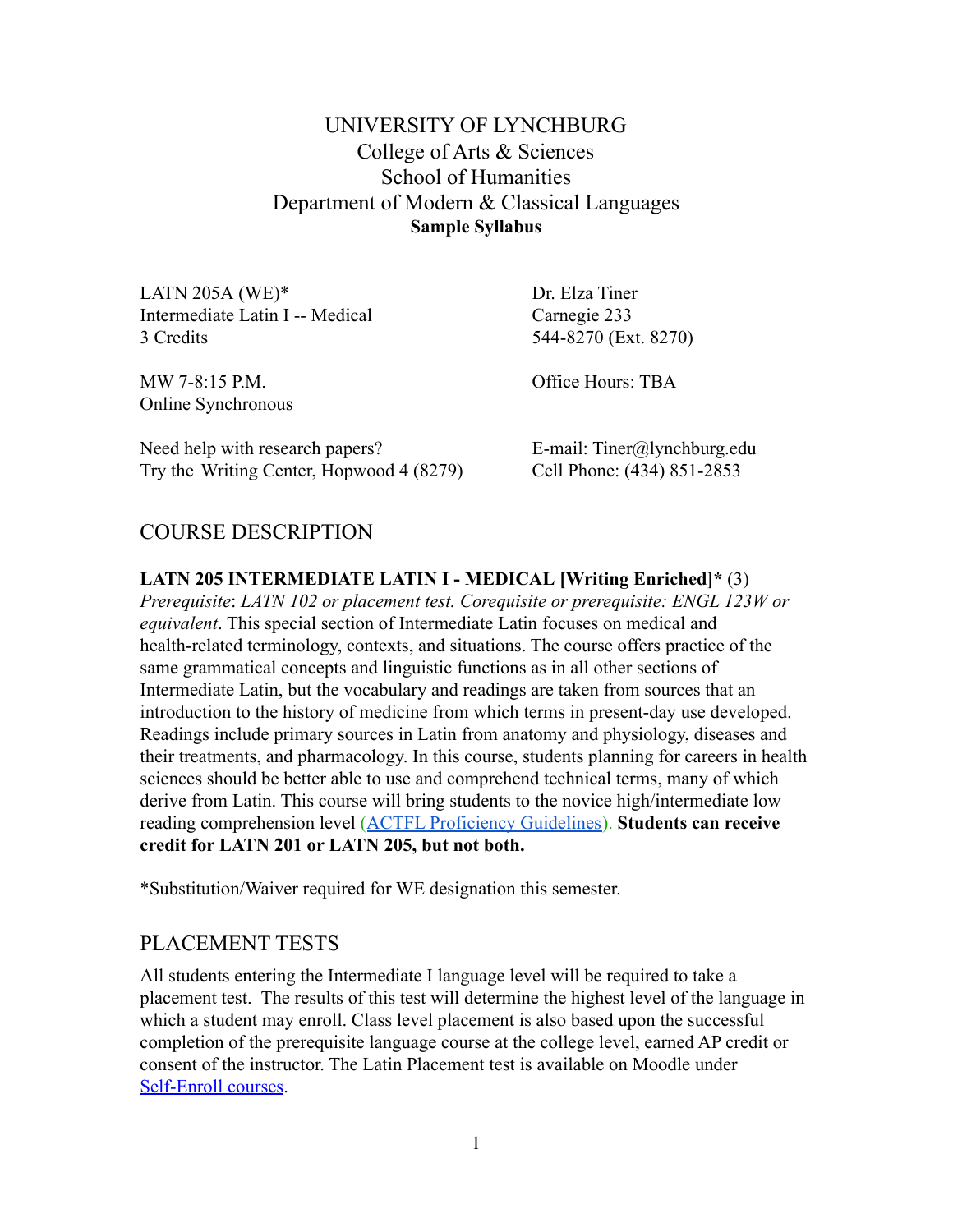#### **Grade Scale:**

**80 - 100: Latin 201** Intermediate Latin, or **Latin 205** Intermediate Latin - Medical

**50 - 79: Latin 102** Elementary Latin II

### **below 50: Latin 101** Elementary Latin I

To receive a waiver from Latin 205 and place into Latin 202, a student must score at least 90% on the placement test and earn at least 60% on a test comparable to the final examination in Latin 205, Intermediate Latin I, which includes translation of unadapted Latin by medical writers, reading comprehension and grammar, composition, and culture. The examination is proctored at the University of Lynchburg and scored by the Latin instructor. Students who wish to take an examination to see if they might place out of Latin 201 should contact Dr. Elza Tiner, Professor of Latin & English.

**Note:** the Latin placement test alone, which serves as a preliminary guide for initial enrollment in the Latin program, may not be used for waivers of Latin 205. Students who have not met the prerequisite must take the test by the first day of class or they will be dropped from this course.

# DELL CURRICULUM GOAL & CORE COMPETENCIES

The purpose of the DELL General Education Program is to prepare Lynchburg students for responsible engagement in a complex world. This course is in the **Language and Intercultural Competence Area of Study** within the DELL Program. Courses in this Area of Study prepare students to participate meaningfully in a globally connected society; students will encounter a culture other than their own through the study of a modern or classical language, and will become attentive to cultural diversity. This course assists students in meeting this DELL curriculum goal and Student Learning Outcomes:

# **Goal 3: Exploring Global Perspectives**

In Latin 205, students are introduced to texts in classical Latin, with emphasis on how these works have contributed to the development of the health sciences in today's world.

## **Student Learning Outcomes (SLOs)**

- 1) Demonstrate a basic proficiency in the skills of listening, speaking, reading and writing in a modern or classical language.
- 2) Demonstrate an understanding of the perspectives, practices and products of the foreign language culture(s) in an effort to understand how the students' own culture influences how they view and interact with the world.
- 3) Experience intercultural events and activities and reflect on them.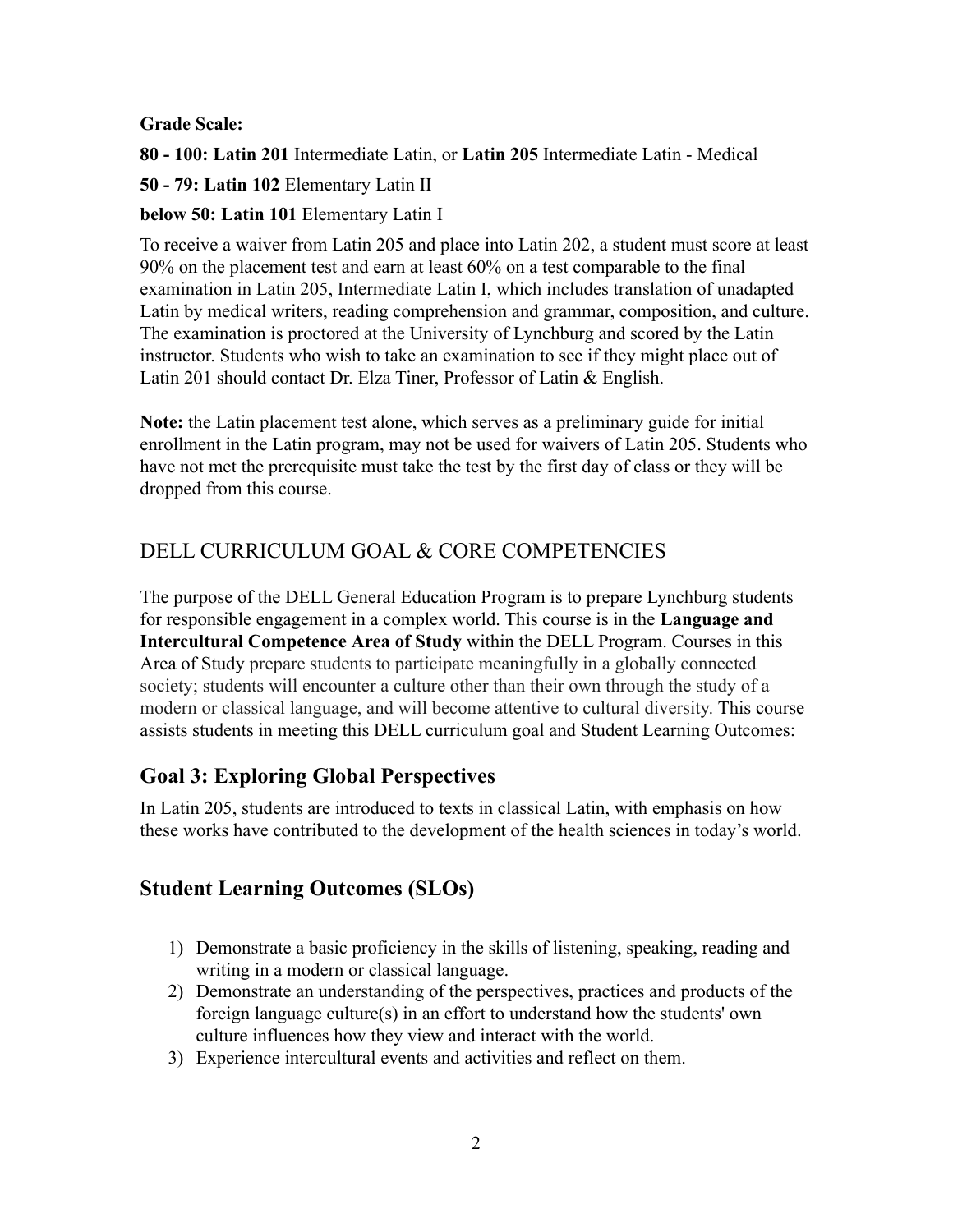#### **SLO 1: Latin Language -** *Lingua Latina*

#### **A) Speaking and Listening -** *Ōrātio et Auditus*

- Students will make presentations clearly and persuasively to an audience.
- They will be able to read Latin orally according to a) pronunciation of classical Latin and b) common usage in present-day medical contexts.

#### **B) Reading -** *Lectio*

- Students will read background materials in English and original Latin texts with comprehension of content, vocabulary, and structure.
- Students will be able to write a literal and grammatically accurate English translation of a Latin passage read in the course.
- Students will be able to explain the grammatical function of specific words or phrases in context, including recognition of the following constructions:
	- Subject and verb
	- Cases of nouns, pronouns, adjectives
	- Noun-pronoun and noun-adjective agreement
	- Adjectives and adverbs: comparative, superlative
	- Tense, voice, number, and mood of verbs
	- Subjunctives: Optative, Volitive (Jussive), Purpose, Result, Indirect Questions and Commands, Conditions
	- Ablative Absolutes
	- Indirect statement
	- Gerunds and Gerundives
- Students will be able to answer questions to explain the overall context and meaning of a Latin passage for translation.

#### **C) Writing -** *Compositio*

Students will compose

- text in college-level English and
- grammatically correct Latin prose, including correct forms for
	- Verbs: (Conjugations I-IV), all tenses, active and passive, indicative and subjunctive moods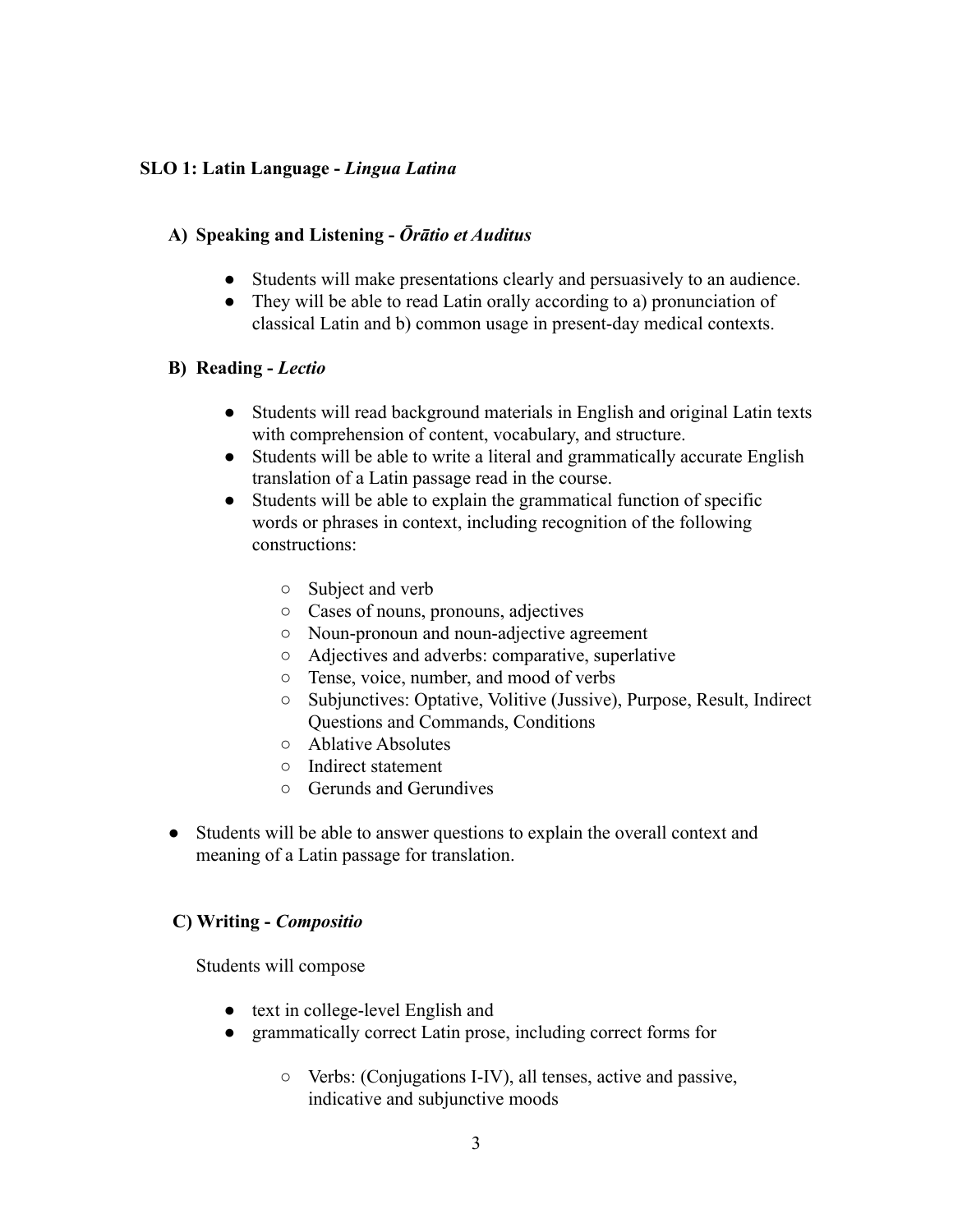- Nouns (Declensions I-V), pronouns, adjectives
- Pronouns: personal, demonstrative, relative, and interrogative
- Subject-verb agreement
- Noun/pronoun-adjective agreement
- Ablative absolutes
- Indirect statement
- Subordinate clauses: Relative and Subjunctive

#### **SLO 2: Culture -** *Cultus*

For the language courses, the DELL curriculum includes the study of culture: "Students will demonstrate an understanding of the perspectives, practices, and products of the foreign language culture(s) in an effort to understand how the students' own culture influences how they view and interact with the world." Courses in Latin introduce students to the cultures influencing and influenced by the Romans, especially Greek civilization and the allies and provinces around the Mediterranean.

To meet this objective, students in the Latin 205 course complete a paper and presentation on the history of medicine and participate in two Intercultural Activities that provide opportunities to learn about ancient cultures and relate them to the understanding and development of the health sciences in today's world. Additionally, a glossary project requires that they observe and describe how medical terminology from Greek and Latin words is used in present-day contexts.

#### **SLO 3: Intercultural Activities -** *Exercitia de cultibus* - See list below, p. 21.

[Assessment Plan](https://docs.google.com/document/d/1a2azMOmlkXtiG8G2w1vOFFZtGw7t31rY_n7ix1ewhN8/edit?usp=sharing): The Assessment Plan shows how student achievement in this course is measured in each of the above SLOs.

#### **Writing Enriched Courses (WE)**

In this Writing Enriched (WE) course, students engage in the writing process and develop their writing skills by using writing as a mode of learning. They address academic and professional audiences and purposes, they receive feedback on their writing, and they are encouraged to rethink, revise, and improve their work.

Student learning outcomes for WE courses are:

- 1. Students use writing process skills.
- 2. Students use writing to summarize, analyze, and evaluate.
- 3. Students develop a thesis (main idea) and provide sound reasons/evidence to support it.
- 4. Students organize their writing cohesively.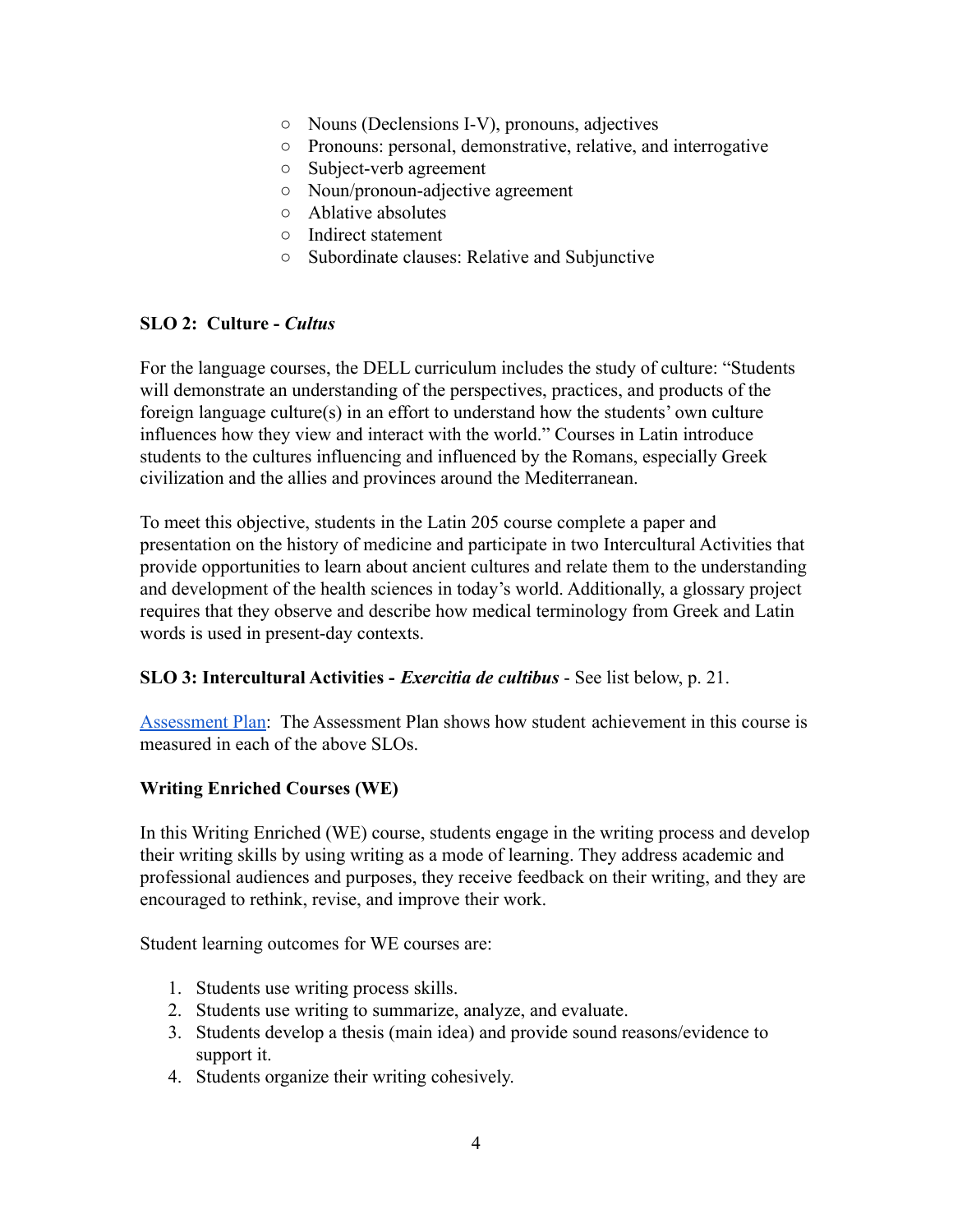5. Students produce writing that addresses audience, purpose, and presentation requirements.

Students have the opportunity to practice writing regularly in responses to discussion questions with each unit and in a research paper about authors who wrote in Latin and made contributions to a present-day profession or area of study in the health sciences. Each student receives feedback on drafts both in writing and in individual conferences with the instructor, followed by opportunities to revise their research papers.

Proficiency Measures: Research Paper on History of Medicine (10-15 pages); Glossary Project

In Latin 205, students have the opportunity to practice writing regularly in preparation for their research paper and in their weekly journal for the Glossary Project. Each student receives feedback on drafts both in writing and in individual conferences with the instructor, followed by opportunities to revise their essays.

# TEXTBOOKS & SUPPLIES

# **Required**

- *Connect Online Access for Anatomy and Physiology Revealed* V. 3.2, McGraw-Hill. [Anatomy & Physiology Revealed | McGraw](https://www.mheducation.com/highered/explore/apr/register-login.html) Hill Higher [Education.](https://www.mheducation.com/highered/explore/apr/register-login.html) Visual Resource for anatomical terminology. Note: Also available free online at the University of Lynchburg library.
- *Oxford or Cassell's Latin-English Dictionary,* or the free online [Lewis & Short](http://www.perseus.tufts.edu/hopper/resolveform?redirect=true&lang=Latin) [Latin Dictionary,](http://www.perseus.tufts.edu/hopper/resolveform?redirect=true&lang=Latin) on the Perseus Project website at Tufts University. You will use it for all of your Latin classes. Please use a dictionary that supplies grammatical information (genitive case and gender for nouns; infinitive for verbs). Some dictionaries give the translation only. Make sure that you understand the abbreviations in your dictionary.
- Wheelock, Frederic A., and Richard A. LaFleur. *Wheelock's Latin*. 7<sup>th</sup> ed. New York: HarperCollins, 2011.[Note: This textbook may be replaced with *Latin for the New Millennium* Level 2, published by Bolchazy-Carducci and also used in LATN 201.]
- [Readings for LATN 205](https://docs.google.com/document/d/13roOZ1v9uD5Jnku7h1LCzo8dWZuv8dgGxaBAO5LjEb4/edit?usp=sharing). Selections from the list of primary sources below with notes and glossary.
- **● Bring to Class:** Textbook, laptop, tablet, or folder with notes and homework. You will need online access for the course site and readings.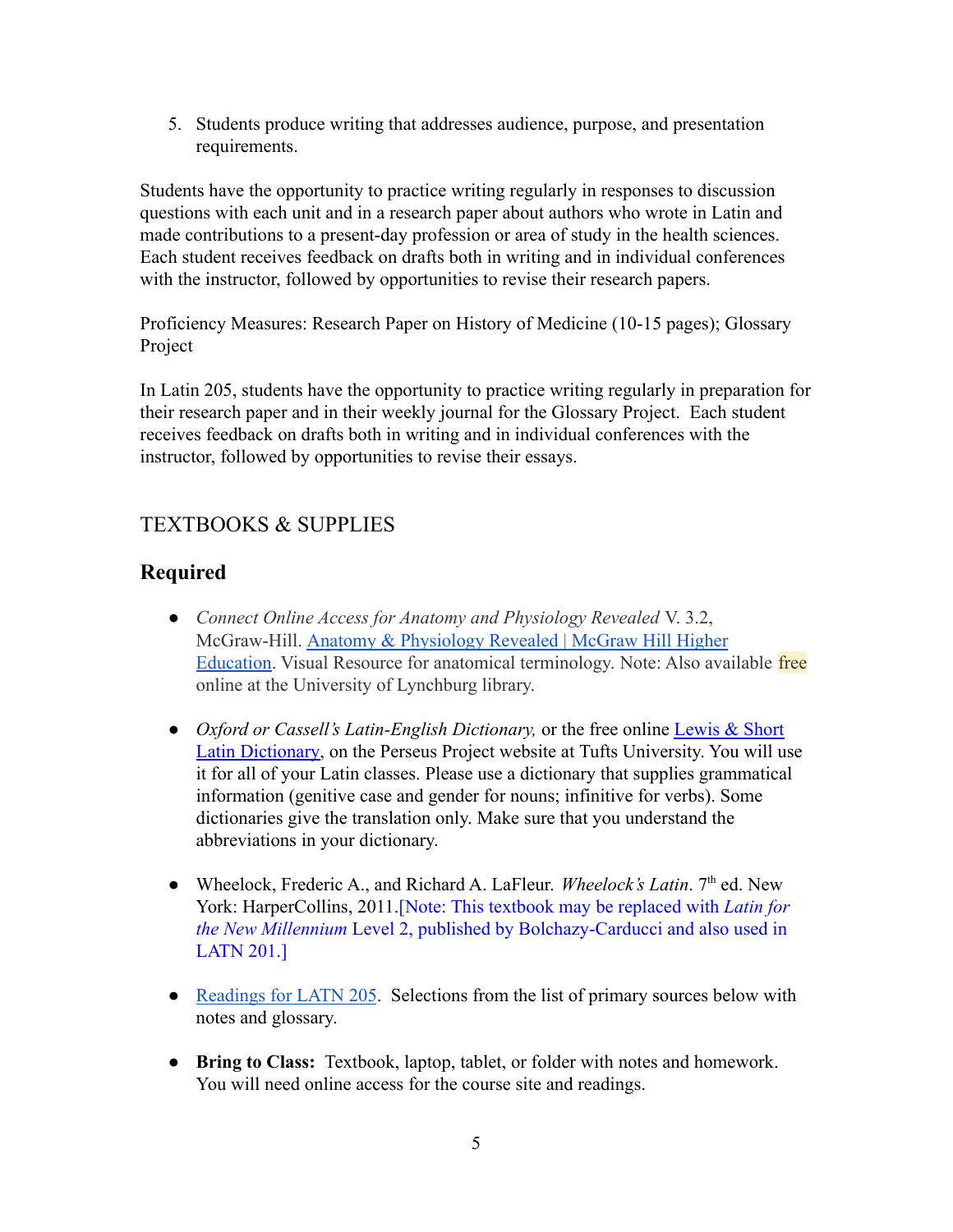## **Supplementary Resources**

- [Dictionary of Medieval Latin from British Sources,](http://www.dmlbs.ox.ac.uk/) British Academy, University of Oxford, 2012-2018. This dictionary is useful for searching Later Latin words, and contains links to several other online Latin dictionaries, including Lewis and Short.
- Lewis and Short. *[Latin Dictionary](http://www.perseus.tufts.edu/hopper/text?doc=Perseus:text:1999.04.0059)*. Perseus Digital Library, Tufts University. Online. This is the best dictionary for classical Latin. It gives word etymologies, grammatical classifications, and examples linked to online texts in the Perseus Digital Library.
- [Online Etymology Dictionary](https://www.etymonline.com/). Useful for etymologies of English words, including medical terms in current use.
- [Oxford English Dictionary.](https://www-oed-com.ezproxy.lynchburg.edu/) Oxford UP, 2020. Online through our library. Gives the etymology of English words with examples going back to the earliest possible variants.
- *[Taber's Cyclopedic Medical Dictionary](https://web-a-ebscohost-com.ezproxy.lynchburg.edu/ehost/ebookviewer/ebook/bmxlYmtfXzE0NzE1OTFfX0FO0?sid=c8021b24-5ac3-471a-a200-a07d833023ce@sdc-v-sessmgr02&vid=0&format=EB&lpid=lp_iii&rid=0)*. Edited by Donald Venes. Philadelphia: F. A. Davis, 2017. Online through our library. A major source for medical terminology. It includes Greek and Latin roots of medical terms with definitions and illustrations.
- [Whitaker's Words](http://archives.nd.edu/words.html), edited by William Whitaker. University of Notre Dame, 1993-2007. This online dictionary allows English to Latin or Latin to English word searches.

## **Primary Sources** (Texts Provided):

These authors are included in this course. For assigned [readings,](https://docs.google.com/document/d/1Rr59dqCv-FBw-ENRc54t9izMWklUjtItICqBO6V0Wzw/edit?usp=sharing) see above under Required Textbooks. You may add other authors to this list for your research papers. Authors writing in Greek may be included, but papers must also include discussion of related Latin texts.

- **Celsus**: Aulus Cornelius Celsus (c. 25 BCE c. 50 CE), *[De Medicina](http://www.perseus.tufts.edu/hopper/text?doc=Perseus%3Atext%3A1999.02.0141%3Abook%3D1%3Achapter%3D1)* (*On Medicine*); encyclopedist; the section on medicine is the only surviving section from his larger compilation. From Celsus. *De Medicina*, edited by W. G. Spencer. Cambridge, Massachusetts. Harvard UP, 1971 (Republication of the 1935 edition), available online at the Perseus Digital Library.
- **Galen**: Galen of Pergamum (2nd c. CE), court physician to emperor Marcus Aurelius, was one of the most prolific and influential medical writers of the Roman imperial era. Originally written in Greek, his works were later translated into Latin, Arabic, Syriac, and Hebrew.

See "[Galen of Pergamum: The Transmission, Interpretation](http://cmg.bbaw.de/project-office/aufgabenstellung-des-cmg) and Completion of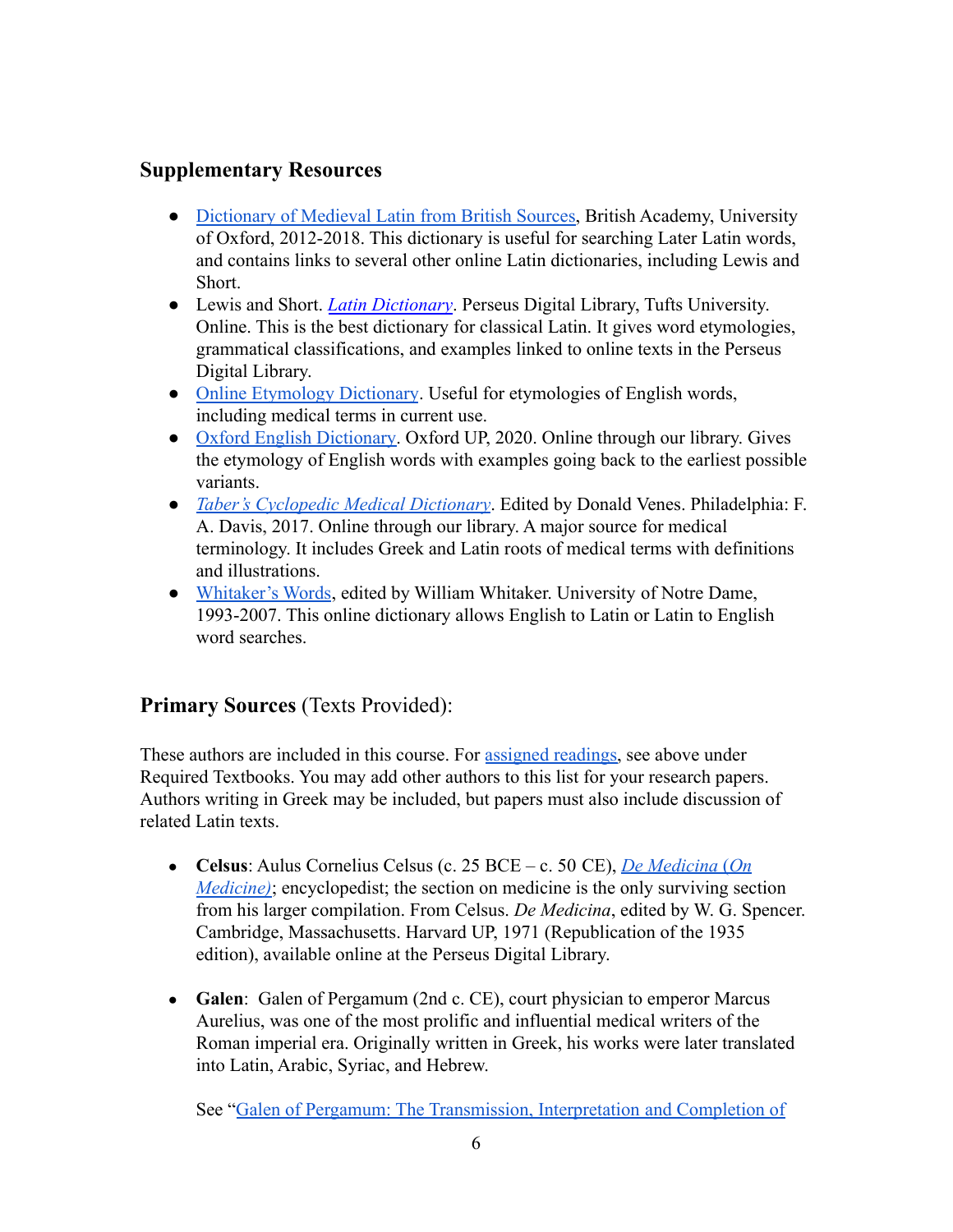[Ancient Medicine](http://cmg.bbaw.de/project-office/aufgabenstellung-des-cmg)," a project coordinated by the The Union of the German Academies of Sciences and Humanities. For a list of his works that are available online, many with Latin translations of the Greek, see the [Corpus Medicorum](http://cmg.bbaw.de/epubl/online/editionen.html) [Graecorum/Latinorum,](http://cmg.bbaw.de/epubl/online/editionen.html) Brandenburgische Akademie der Wissenschaften. Editions of his works in Greek with a Latin translation are also in *[Galeni Opera](https://catalog.hathitrust.org/Record/008881627) [Omnia](https://catalog.hathitrust.org/Record/008881627)*, edited by Karl Kühn. C. Cnobloch, 1821-1833, Hathi Trust Digital Library.

- **Harvey**: William Harvey (1 Apr. 1578-3 Jun 1657), *De motu cordis (On the Movement of the Heart)*; first accurate description of the means by which blood circulates. Biographical background: See "Book of [the Month: De motu cordis,](http://special.lib.gla.ac.uk/exhibns/month/june2007.html)" June 2007, at the Glasgow University Library, Special Collections Department website, for background on Harvey, illustrated explanation of the significance of the text, and bibliography. Online edition of Latin text: *[Exercitatio anatomica de](https://www.biodiversitylibrary.org/item/28796#page/11/mode/1up) [motu cordis et sanguinis in animalibus](https://www.biodiversitylibrary.org/item/28796#page/11/mode/1up)*, 1628, 2 parts, edited and translated by Chauncey D. Leake, Springfield and Baltimore, Charles C. Thomas, 1928, Biodiversity Heritage Library.
- **Isidore** of Seville (c. 560-4 Apr. 636 CE), *Etymologiae (Etymologies)*; encyclopedist; his *Etymologies*, including a section on medicine, Book IV, circulated widely during the Middle Ages. Online edition of Latin text: Isidore of Seville. *[The Etymologies \(or Origins\)](http://penelope.uchicago.edu/Thayer/e/roman/texts/isidore/home.html)*, edited by W. M. Lindsay, Oxford UP, 1911, LacusCurtius, edited by Bill Thayer, last updated 20 May 2018.
- **Linnaeus**: [Carolus Linnaeus](http://www.ucmp.berkeley.edu/history/linnaeus.html) (23 May 1707-10 Jan. 1778), *Systema Naturae* (*Systems of Nature*); Linnaeus developed a classification system, binomial nomenclature, that formed the basis of present-day names for species. For his biography, see "[Carl Linnaeus \(1707-1778\)](http://www.ucmp.berkeley.edu/history/linnaeus.html)," University of California Museum of Paleontology, Berkeley, last updated July 7, 2000. Online edition of Latin text: Caroli Linnaei. [Systema Naturae](https://www.biodiversitylibrary.org/item/10277#page/3/mode/1up). 10th ed. 1757, digitized at the Biodiversity Heritage Library.
- **Pliny the Elde**r: Gaius Plinius Secundus (1<sup>st</sup> c. CE) *Historia Naturalis (Natural*) *History)*; encyclopedist of the natural world; his work includes detailed descriptions of plants used in medical recipes, along with metals and mining. Online edition in Latin: Pliny the Elder. [The Natural](http://penelope.uchicago.edu/Thayer/e/roman/texts/pliny_the_elder/home.html) History. LacusCurtius, edited by Bill Thayer, last updated 15 February 2018.
- **Scribonius**: Scribonius Largus (1st c. CE) *Compositiones (Medical Recipes)*; a large compendium of medical recipes. As a court physician, Scribonius developed medications for Roman emperor Claudius and his wife Messalina, and accompanied Claudius to Britain. Online edition of Latin text: *[Compositiones](http://latin.packhum.org/loc/1011/1/0#2) (Medical Recipes)* at Packard Humanities Institute ([latin@packhum.org\)](mailto:latin@packhum.org).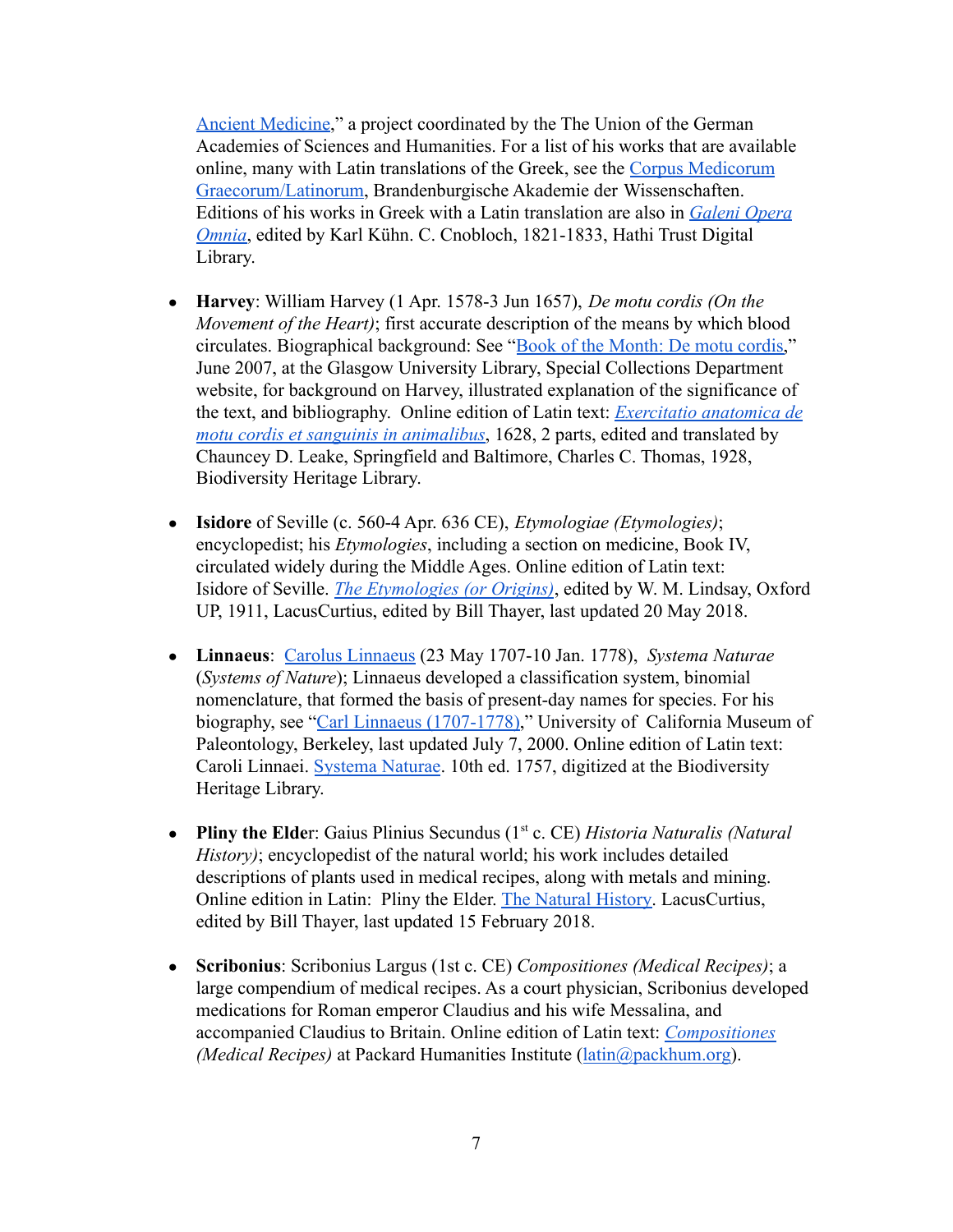Journal Article with biographical background: Baldwin, Barry. "T[he Career and](http://www.rhm.uni-koeln.de/135/Baldwin.pdf) [Work of Scribonius Largus.](http://www.rhm.uni-koeln.de/135/Baldwin.pdf)" *Rheinisches Museum für Philologie*, Vol. 135, no. 1 (1992), pp. 74-82. Study of the *Compositiones*: Jocks, Ianto Thorvald (2013) *[The](http://theses.gla.ac.uk/4892/) [Compositiones Medicamentorum of Scribonius Largus](http://theses.gla.ac.uk/4892/).* MRes thesis, University of Glasgow.

- **Trota:** Trota of Salerno (11<sup>th</sup> c. CE) *Passionibus Mulierum Curandorum (The Diseases of Women) {or} Trotula: A Medieval Compendium of Women's Medicine*; physician and professor at the University of Salerno, Italy, famous for her work on gynecology, childbirth, and female hygiene. Biographical background: Green, Monica H. "[Who/What is Trotula](https://celt.ucc.ie//whowhat2008.pdf)?" pdf file online. See also *[Trotula](https://www.brooklynmuseum.org/eascfa/dinner_party/place_settings/trotula)* at the Elizabeth A. Sackler Center for Feminist Art, Brooklyn Museum website, for biography and references. Pdf file edition in Latin: The Trotula*[: A Medieval](https://drive.google.com/file/d/0B39m_mhLDR-SMGdwdEthNG1fU1lGa1J0NjhDQ1diQ0RfaVJr/view) [Compendium of Women's Medicine](https://drive.google.com/file/d/0B39m_mhLDR-SMGdwdEthNG1fU1lGa1J0NjhDQ1diQ0RfaVJr/view)*, edited and translated by Monica H. Green. UP of Pennsylvania, 2001. In this trio of texts, only the *De curis mulierum* is the work of Trota.
- **Vegetius**: Publius Flavius Vegetius Renatus (4th c. CE), *Epitoma rei militaris (On Military Training)*, Online edition of Latin text: Flavius Vegetius Renatus. [Epitoma rei militaris](https://archive.org/details/epitomareimilit00renagoog), edited by Carolus Lang, Teubner, 1885; digitized by Michael D. Reeve. OpenLibrary, 2004. Vegetius' descriptions of training for military recruits provide insight into Roman methods of exercise, useful for exploring parallels between present-day athletic training and physical therapy.
- **Vesalius**: Andreas Vesalius (31 Dec. 1514-15 Oct. 1564), *De Humani Corporis Fabrica Libri Septem (On the Fabric of the Human Body)*; Flemish anatomist and physician, Vesalius revolutionized the study of anatomy through his detailed descriptions based on observation and dissection of human bodies, rather than animals. The *Fabrica*, first published in 1543, became the *Gray's Anatomy* of his time. Vesalius lectured at the University of Padua in Italy and subsequently became court physician to emperor Charles V of Spain and later his son, Philip II.
- For biographical information and background on the text, with sample chapters, see [Transforming Vesalius,](http://www.vesaliusfabrica.com/) Basel: S. Karger AG, 2016. Online early printed edition of Latin text, Andreas Vesalius. De Humani [corporis fabrica Libri septem,](https://www.e-rara.ch/bau_1/content/titleinfo/6299027) Universitätsbibliothek Basel, 1543.

### **Secondary Sources**

This is a [preliminary bibliography](https://docs.google.com/document/d/14-kE9uMj9O8Y7z6yBFRxJgitkH7-dXtfGW8XBDYvU58/edit?usp=sharing) of sources on the history of medicine, to be supplemented.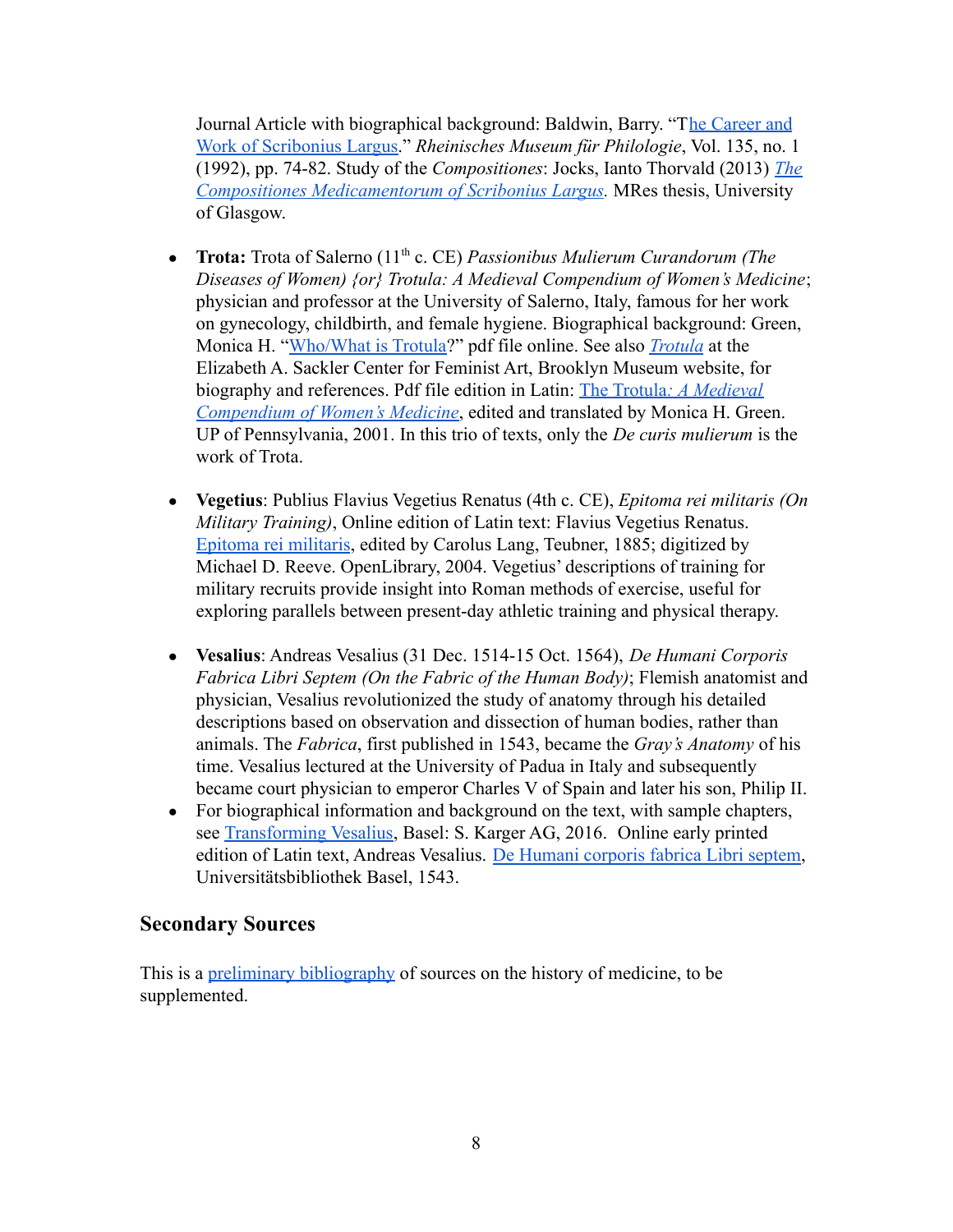## GRADE SCALE

|   |        | $A+$  | 99-100    |
|---|--------|-------|-----------|
| A | 90-100 | A     | 93-98     |
|   |        | $A -$ | 90-92     |
|   |        |       |           |
|   |        | $B+$  | 87-89     |
| B | 80-89  | B     | 83-86     |
|   |        | $B-$  | 80-82     |
|   |        |       |           |
|   |        |       |           |
|   |        | C+    | 77-79     |
| C | 70-79  | C     | 73-76     |
|   |        | $C-$  | $70 - 72$ |
|   |        |       |           |
|   |        | D+    | 67-69     |
| D | 60-69  | D     | 63-66     |
|   |        | D-    | 60-62     |

F 0-59

# COURSE REQUIREMENTS

For more information about each of these, see below.

| 1) 5 Weekly Tutorials at MLRC or with Instructor (1% each)                | $5\%$  |
|---------------------------------------------------------------------------|--------|
| 2) Quizzes                                                                | 10%    |
| $3)$ 2 Tests (5% each)                                                    | 10%    |
| 4) Midterm and Final Exams (10% each)                                     | 20%    |
| 5) Homework Average + Class Participation (Goal 500 points)               | $10\%$ |
| 6) Presentation on History of Medicine                                    | $10\%$ |
| 7) Research Paper on History of Medicine                                  | 20%    |
| 8) Glossary of Medical Latin Terms (weekly terms lists below may be used) | $10\%$ |
| Terminology Tables imported from LATN 103/105, for example:               |        |
|                                                                           |        |

● [Anatomical Position](https://docs.google.com/document/d/1HK80JjhMaCe0GoRpCLFYEuyWkShJj7SxqcvKttyxtBg/edit)

- [Anatomical](https://docs.google.com/document/d/1HHn01h1BUc3vpsg6q9Id0nVmo67wUCuNOFff_-Lx-D4/edit?usp=sharing) Directions
- [Planes](https://docs.google.com/document/d/1YDcYj67sn_IVXNp9NUqjrMRsvRCeA-q54A7UOB8mYK0/edit) of the Body
- **Axial & [Appendicular](https://docs.google.com/document/d/1L9iU-I1A6g6nVemwcthrfvDecsSeIdJQTib3OOPtm0I/edit?usp=sharing) Skeleton**
- Body [Cavities](https://docs.google.com/document/d/13brfs68p1pUJmUnLdg5oJxeB9iczWGiXLV56z8nXxeg/edit?usp=sharing)
- Bone [Classifications](https://docs.google.com/document/d/12c5BHw1riXcSrZaNoJqn1DLjyCnnd4gG5yCWBInfv-4/edit?usp=sharing)
- **[Articulations & Muscular System](https://docs.google.com/document/d/1gnWD9VWOIuj1eLeZJAlYL7DG3sNJ6KetBz1OQFr6mJM/edit)**
- [Skeletal Muscle Tissue](https://docs.google.com/document/d/1-oWuXOKm8ThTeU9L1HMv2AZ9CPHJTps2e-qEYmgFx2g/edit)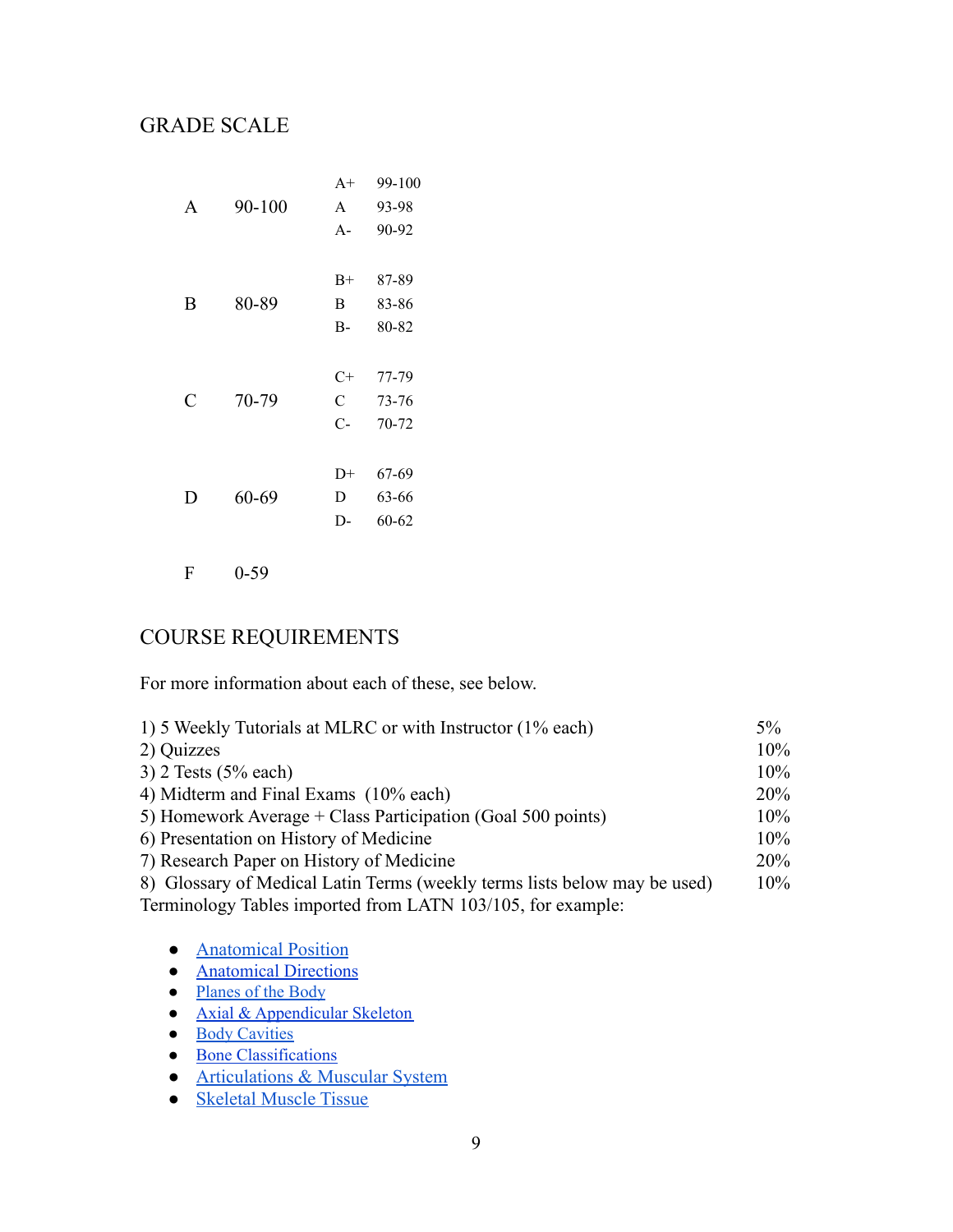- [Muscles of the Head & Face](https://docs.google.com/document/d/1Qpe9exsGpMmD_cx_tNz_i8QtPZf6GBXDZ7pAo0PxZcc/edit)
- [Heart & Cardiovascular Function](https://docs.google.com/document/d/19niJAtvmdYnusYcAJvgzoKgiHOqoNROn0p6LkNAgv7A/edit)

9) Intercultural Activities: Up to 2 Classics Activities (2.5% each) 5%

# **1) Tutorials (***Loquentiae***)**

Tutorials can be completed at my office, the MLRC, at the library, or at the Writing Center for research papers. For the library or the Writing Center, verification of an appointment with a librarian or tutor is required for credit.

**Please note:** You may not double up tutorial times (such as several in one week to make up missed tutorials). **Why:** To ensure regular practice with Latin throughout the term. Feeling unsure of what to do? Team up with another person and go over Latin assignments at the MLRC! Speaking, reading, and writing Latin to each other helps you to reinforce what you are learning in class.

**Grading:** Tutorials are graded on the basis of completion. Each one completed is worth 1% of your course grade (entered as 100 in Moodle). Plan your schedule to allow for regular attendance for five weeks through the term.

### **Modern Language Resource Center (MLRC)**

Visit the MLRC in Schewel 366 once per week  $\frac{1}{2}$  hr. each visit for 5 weeks for Latin tutorials, to go over your homework, prepare vocabulary and translations, study for quizzes and tests, and retake quizzes with Latin tutor Brianna Fann. If tutorial hours do not fit your schedule, you can schedule tutorials with Dr. Tiner.

Remember to sign in. The MLRC sends instructors a list of their students who attend tutorials each week, along with the assignment covered and the time spent working on Latin.

#### **Dr. Tiner's Office Hours**

Meet with me online or in person to go over assignments, ask questions, retake quizzes. However, to avoid email, text, and phone tag, you must use the online signup calendar linked to Moodle. I will not make appointments for you, unless my office hours do not fit your schedule and you need an appointment at another time.

**Checklist:** You may use this opportunity to do any of the following:

- Practice weekly vocabulary and terminology
- Prepare translations, grammar exercises
- Ask questions of the Latin tutor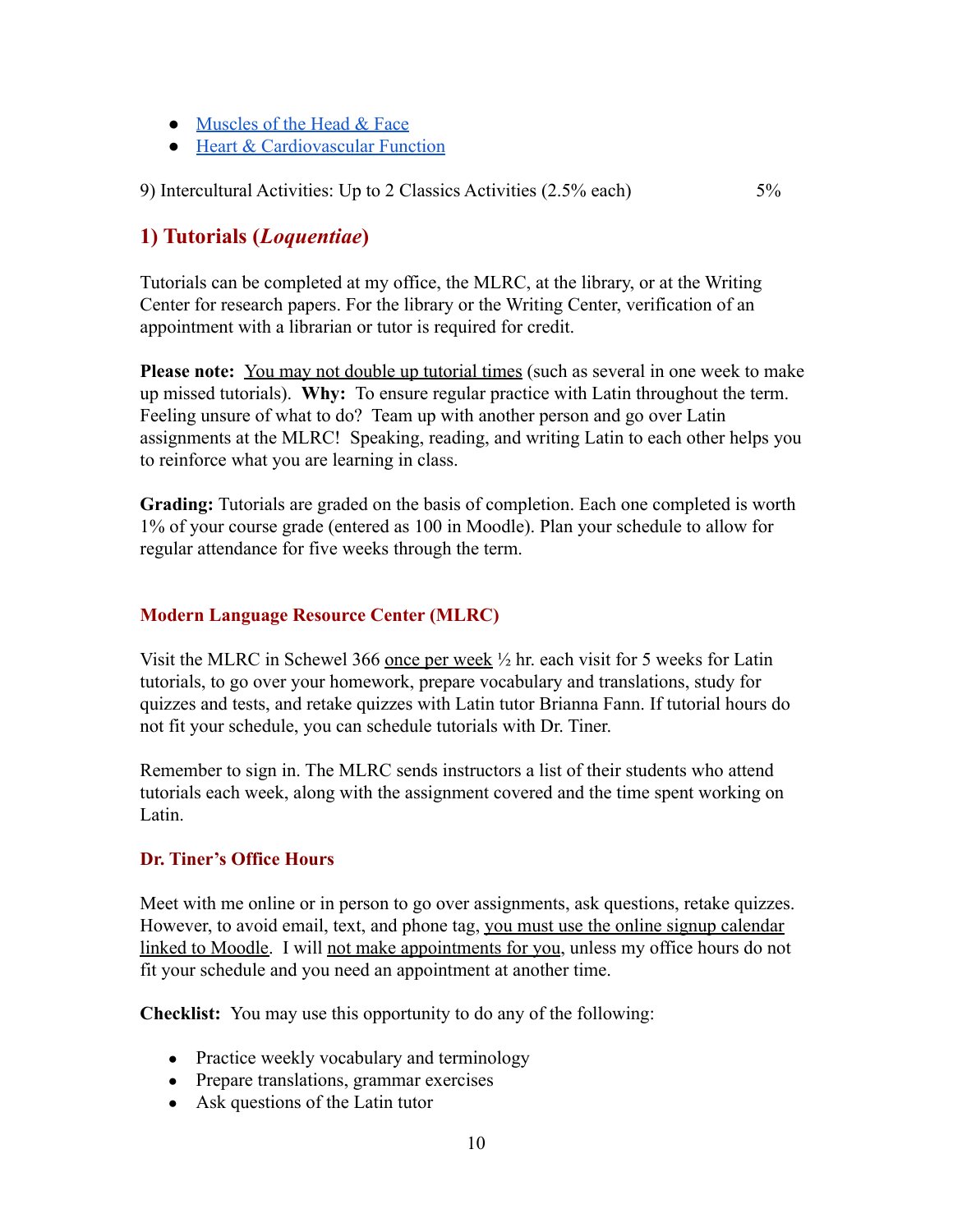- Study/prepare assignments with Latin tutor, group
- Meet with instructor during office hours for assistance

**Don't need help?** Practice your Latin with others! By explaining the Latin to each other, you learn it!

**Have a work schedule that conflicts with Dr. Tiner's and MLRC hours?** Use other hours at the MLRC, but be sure to sign in, or make an appointment at another time with Dr. Tiner.

### **Writing Center**

See [here](https://docs.google.com/document/d/1zCHwrBB3IFlB3f8j_vZVHwJQQTeuR7wHw4P8j9P_374/edit?usp=sharing) or below under History of Medicine Presentation.

## **2) Quizzes**

Weekly Quizzes may include vocabulary, medical terminology, grammar and sentences from translations.

Quiz Retakes: Quizzes may be retaken once for an average of grades on first and second attempts, by a deadline set by the instructor, usually one week from return of the first try, to facilitate practice and retention of Latin.

## **3) Tests (***Probātiōnes***)**

Tests are given at the first and fourth quarter. Material is taken from texts covered in class and on homework assignments. They include the following parts:

- 1. **Translation:** Brief passages for translation we have covered in the course. Please prepare **all** passages covered in the designated units for each test.
- 2. **Reading comprehension**: Summary of content in passages covered in the course;
- 3. **Grammar recognition:** Identification of grammatical constructions in passages covered in the course;
- 4. **Sentence composition:** Composition of sentences representing grammar topics covered in the course;
- 5. **Culture:** Biography, historical context, and influence of authors of the passages for translation.
- 6. **Pronunciation** (on Final Examination only): Oral reading from a Latin passage covered in the course, plus current pronunciation of a short list of medical terms.

Tests may not be retaken.

## **4) Midterm and Final Examinations (***Probātiōnes***)**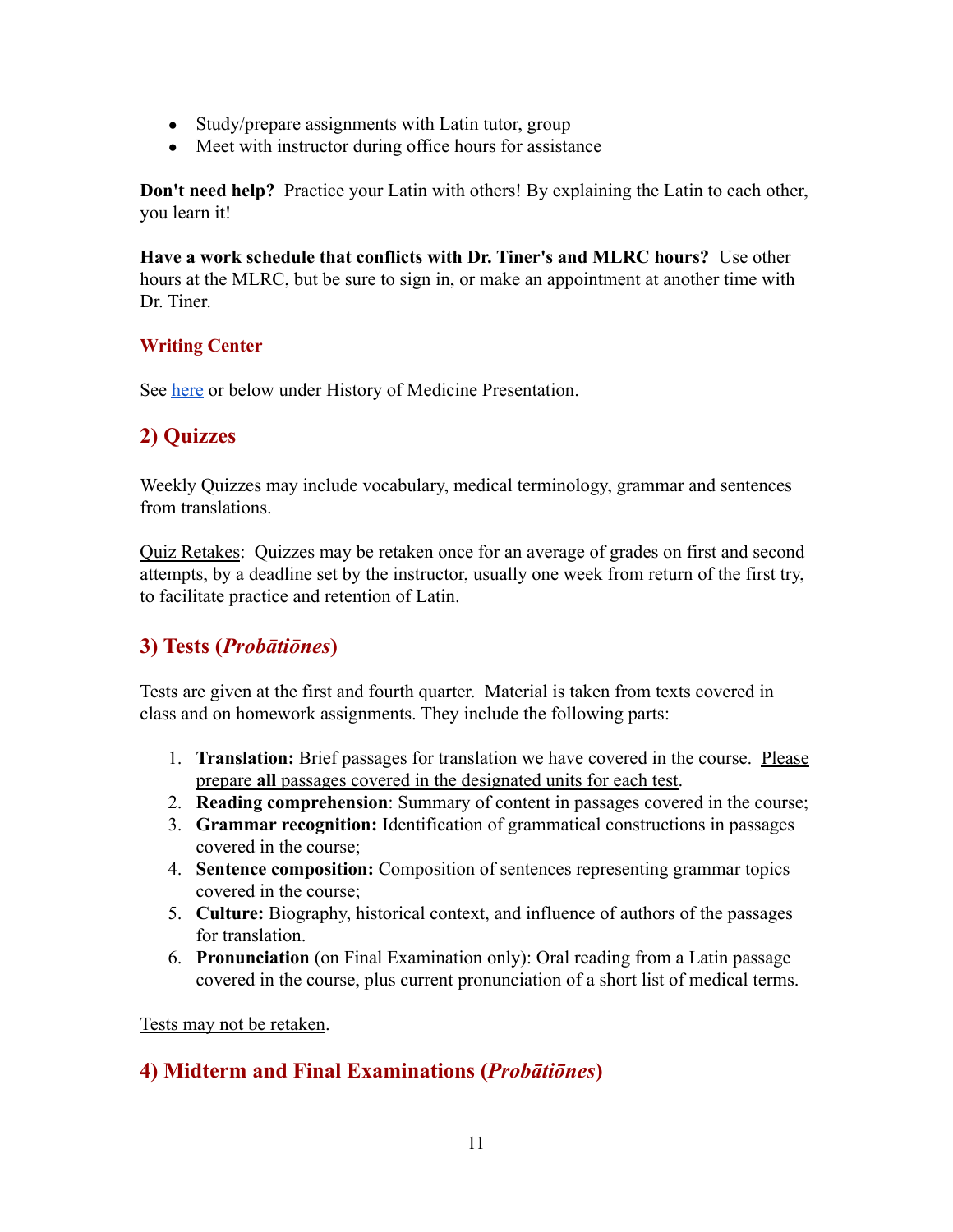Midterm and Final Examinations are set up to measure how well students meet the Core Competencies as explained above. They include sections as on tests.

Midterm and Final exams may not be retaken.

# **5) Class Participation (***Particeps scholae***) + Homework (***Pensa Domestica***)**

It is important to practice actively in class, to internalize the Latin vocabulary and grammar so that you can both read and compose in the language. Participation Goal: 500 points. All homework is first corrected in class, so that you have an opportunity to ask questions and clarify areas of confusion. Points can be earned for

- Contributing to translations in class (10 points per sentence)
- Contributing to grammar exercises in class (5 points per line)
- Reviews: Writing out assigned declensions, conjugations, and translations (20) points each)

To count, answers must be posted on the shared document or on the chalkboard and designated for points. Raise your hand or respond when it is your turn. Answering without being recognized, interrupting others, or attempting to dominate the floor will not result in points.

We will cover texts for translation in this course, using the following procedure:

1) The instructor will go over the text with a preliminary explanation of vocabulary, sentence structure, and grammar.

2) Working in groups, using a shared Google document, the class will then translate the assigned selection.

3) Review and Questions: By the assigned class period, students are asked to make a list of at least three questions, printed out, about the text or grammar in the text for translation. The instructor will then project the text, collect and answer the questions, adding annotations to the text. Questions count toward the homework grade.

4) Weekly quiz: Sentences from the texts for translation will be distributed randomly (using numbers drawn out of an envelope) as part of the Friday vocabulary and grammar quiz.

This procedure is designed to encourage and facilitate comprehension of the texts, with attention to vocabulary and grammar, resulting in an accurate translation

### **Homework (Up to +10 CP points each assignment)**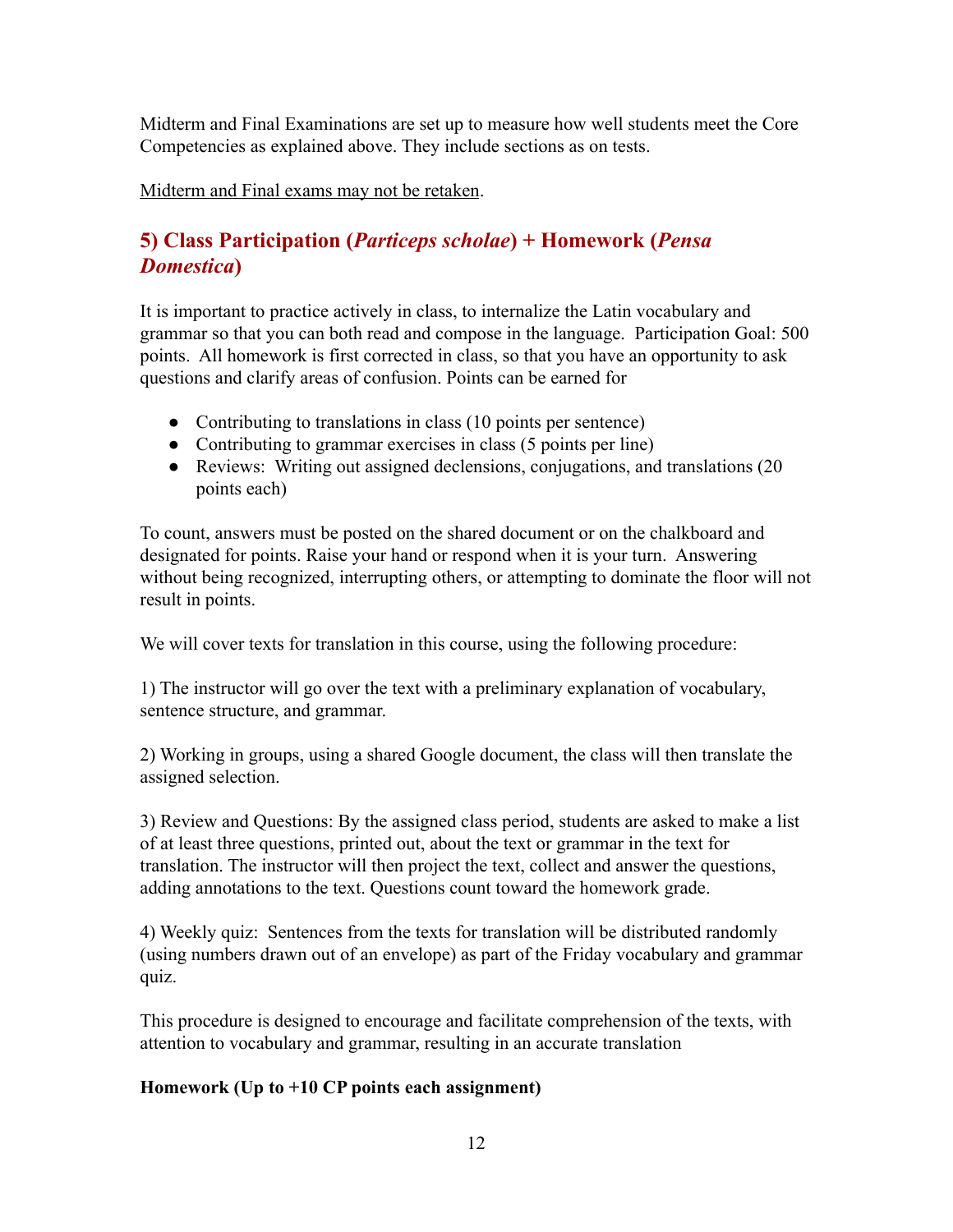Weekly homework includes 1) preparation of questions and translations for reviews, 2) grammar exercises, and 3) exercises with terms related to the unit topic and from passages for translation.

### **Homework Deadlines**

● Homework is due uploaded in Moodle by 7 p.m. on the scheduled due date.

#### **Homework Preparation**

- **Grammar Practice Assignments and Medical Terminology Exercises** may be corrected as we go over them in class or as you ask questions about them in tutorials ahead of the due date, but they are to be prepared individually.
- **Translations** may be corrected as you ask questions in class or in tutorials, but they are to be prepared individually.

# **6) History of Medicine Presentation (***Oratio de Historia Medicinae***)**

This project provides an opportunity to do preliminary research for your research papers. You may use authors covered in the weekly translation units. The objectives of the project are to provide students with

- Identification of authors who contributed to the foundations of the health sciences
- An introduction to their biographies
- An introduction to one of their principal works, with practice in reading, writing, and oral delivery of Latin.
- An opportunity for comparison between an earlier and later author: A later author for whom the earlier author served as one or more of these: 1) a source, 2) model for imitation, or 3) a parallel in content or style.

#### **Instructions for Groups**

The class will be divided into groups of two or three. You may also work individually. Presentations are given group grades. Time limit: 10 minutes maximum.

1) Find an online or print history of a branch of medicine. Identify a classical author and a later author who contributed to it and who wrote in Latin. **[20 points]**

2) Get a copy of both texts in Latin. Identify passages in Latin from the original (not the textbook) that relate to your main point. Make sure that the passages are on the same or a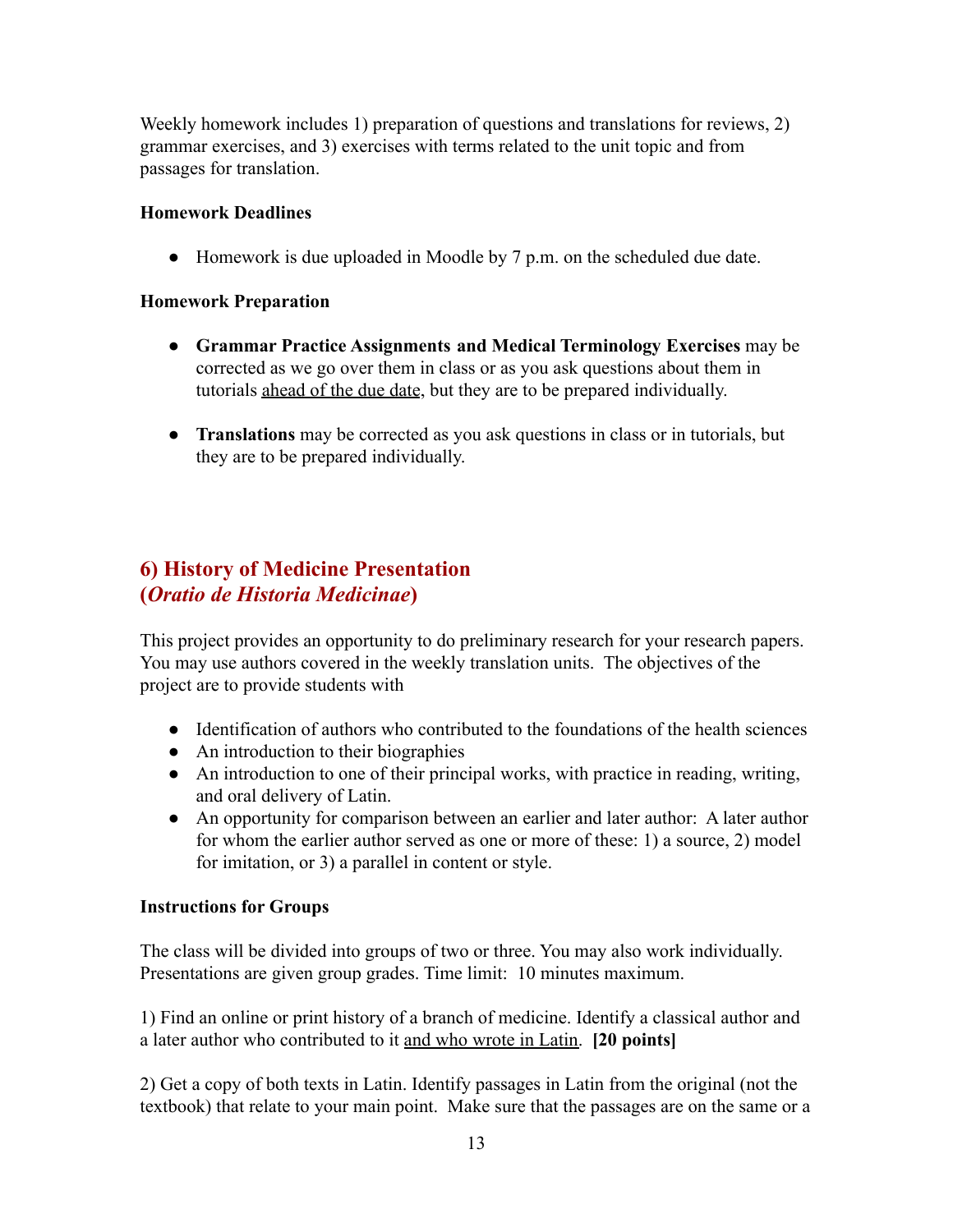related topic, such as the description of a disease and treatment for it, or anatomical description and disorder related to it. Meet with me at least one week in advance of your presentation for assistance. **[20 points]**

3) In PowerPoint with video report on the lives of the authors, their contributions, and read to the class a paragraph in Latin of interest to you from each work. You may use a translation to help you. In the presentation, each group member should be prepared to translate and explain the construction of at least one sentence each of the two excerpts, without looking at the translations. Provide a list of works cited for all sources consulted. **[50 points]**

4) Be sure to divide up responsibility for the work. Each student in the group should contribute information to the presentation and share in its preparation. Provide a "Qui hoc fecerunt?" (Who made this?) sheet, with an explanation of what you each contributed. Upload both your presentation and this sheet to Moodle. **[10 points]**

# **7) Research Paper about Authors (***Compositio de Auctoribus***) (8-10 pages)**

This essay, in English, provides you with an opportunity to explore connections between an earlier and later author writing in Latin and to explain their overall influence on the history of medicine. If possible, explain how the later author developed ideas from the earlier one, or at least show a similarity between the two authors. An avenue of exploration for students includes identifying ancient medical practices and remedies still in use today.

For example, Cato the Elder's *De agricultura*, [Capitulum](http://penelope.uchicago.edu/Thayer/L/Roman/Texts/Cato/De_Agricultura/K*.html) CLVI, on the uses of cabbage and vinegar to address stomach remedies, offers parallels with recent discoveries of the value of probiotics for digestive health, including sauerkraut (pickled cabbage). See for comparison, "The Benefits of Probiotics: Using Good Bacteria for Better Health," from Harvard Health Publications, Harvard Medical School, available at <https://www.health.harvard.edu> and from *Harvard Women's Health Watch*, in an article about the research of David S. Ludwig, a professor of nutrition at the Harvard T.H. Chan School of Public Health, ["Fermented foods can add](https://www.health.harvard.edu/staying-healthy/fermented-foods-can-add-depth-to-your-diet) depth to your diet," "Fermented foods are preserved using an age-old process that not only boosts the food's shelf life and nutritional value but can give your body a dose of healthful probiotics — live micro-organisms crucial to good digestion." In this article, a recipe for pickled vegetables submerged under a cabbage leaf is "reminiscent of...Mediterranean" culinary practices.

In your paper, provide at least three quotations from each of the two texts in Latin, followed by a clear translation and explanation of how each quotation makes a point related to your thesis. Use MLA style for citations following quotations and for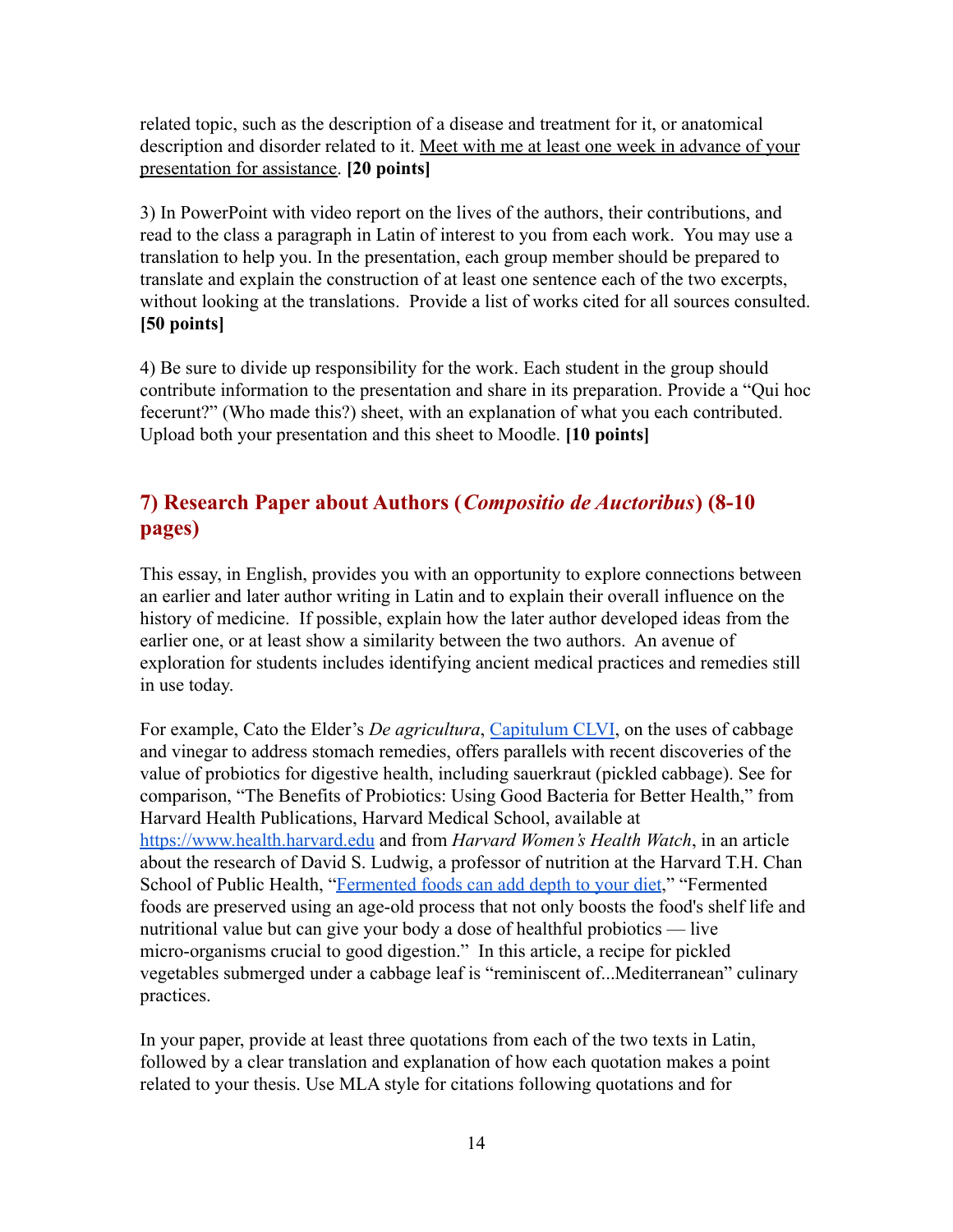references. Submit your paper 1) in a preliminary draft and 2) in final, polished form, in both Turnitin and Moodle.

- **•** Draft Version (10%)
- $\blacksquare$  Final Version (10%)

Drafts are graded on an average of rubric lines 1-3; final versions are graded on an average of rubric lines 1-5.

**Required:** Make appointments with the instructor to discuss drafts. These appointments count as tutorials.

### **Research: Knight-Capron Library**

**Note:** Jeff Harbin Outreach and Public Services Librarian at our library, has a background in classics and has studied medical terminology. Please feel free to request research assistance from him.

Need to do research but don't know where to start? Searching for a book, article, or data to support your argument? Not sure how to set up or use RefWorks? Ask a librarian! Research help is available:

- Reference Desk
- Phone: 434-544-8575
- Text/Chat: 434-264-5513
- Email: refdesk@lynchburg.edu
- Research Guides (http://libraryguides.lynchburg.edu/?group\_id=2033)
- Research Appointment (<http://libraryguides.lynchburg.edu/researchappt>)
- Research appointments also count as tutorials (if done in person, in the library)

### **Drafts: Wilmer Writing Center - Hopwood 4 (***Scriptorium***)**

You may also use the Writing Center for assistance with your research paper on Latin authors. A Writing Center visit counts as a tutorial.

All writers can benefit from discussing their work with another interested writer; hence, the individual attention provided by Wilmer Writing Center tutors is a helpful resource for all students. Our peer tutors come from a variety of academic disciplines and can work with students of all disciplines, helping with essays, research papers, literature reviews, lab reports, reference pages, and much more. We help with every stage of the writing process: prewriting, getting started, defining a thesis, organizing ideas, using evidence, revising, and learning proofreading skills.

#### **Where is Wilmer Writing Center located?**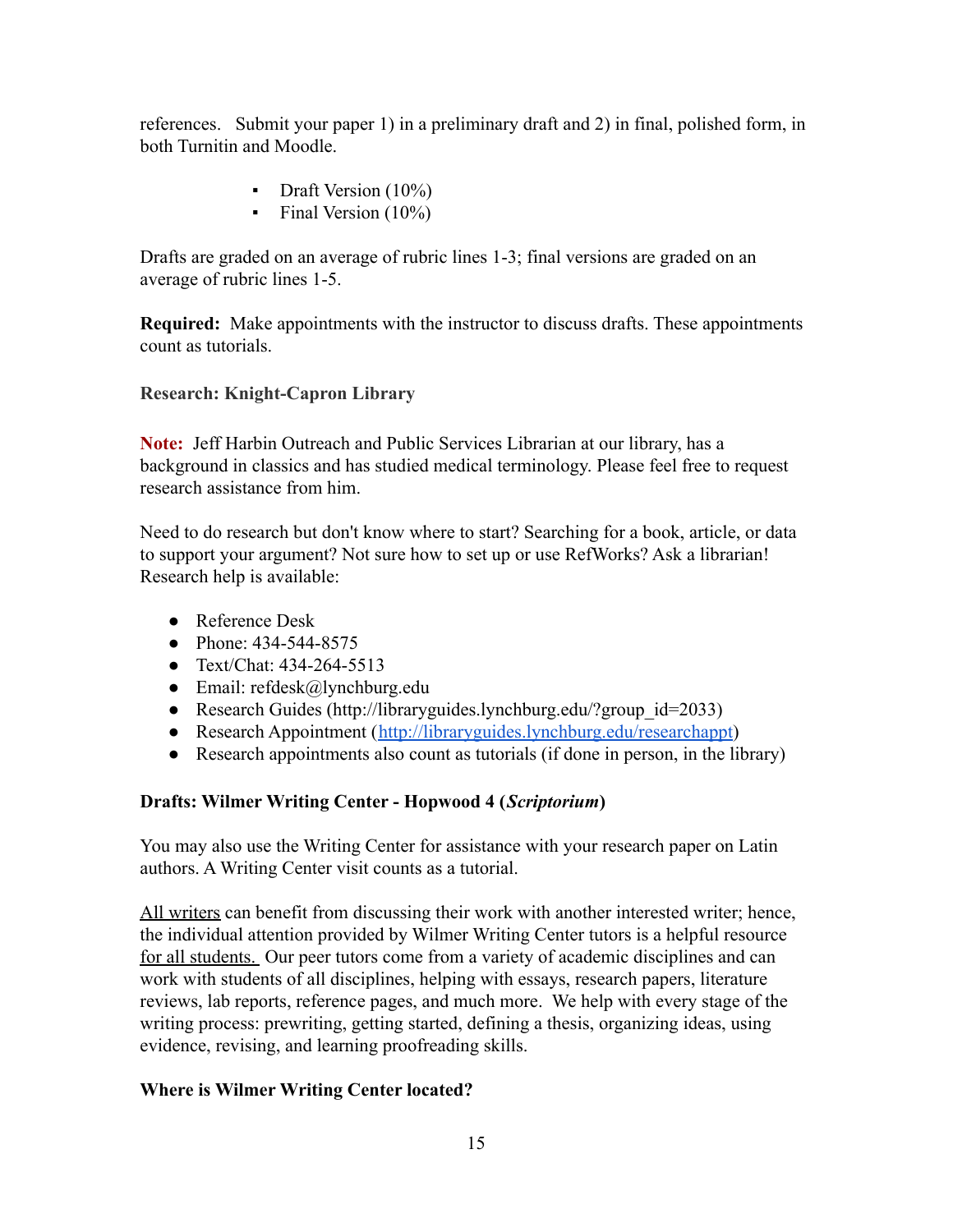Hopwood 4, in the middle of the ground floor of Hopwood.

#### **When is Wilmer Writing Center open?**

Mon. - Thurs.: 10:00 am - 5:00 pm; Fri.: 10:00 am - 4:00 pm. Evenings: Mon. - Thurs.: 7:00 pm - 10:00 pm and Sun.: 7:00 pm – 10:00 pm.

#### **How do students make appointments?**

Simply go to myLynchburg, click "Online Forms," and select "Writing Center Appointments." You may also call 434-544-8279.

#### **What about online tutoring?**

Students enrolled in online classes may request online tutoring. It is important to remember that Wilmer Writing Center is not an editing service. During online writing tutoring, tutors ask guiding questions and usually point out two or three grammar issues (while also providing an explanation of relevant grammar rules). The tutors of Wilmer Writing Center empower students to become better writers. They encourage student writers to develop their own writing and editing skills.

Directions for requesting online tutoring are located on Wilmer Writing Center's website: [https://www.lynchburg.edu/academics/writing-center/request-for-tutoring-for-online-cour](https://www.lynchburg.edu/academics/writing-center/request-for-tutoring-for-online-courses/) [ses/](https://www.lynchburg.edu/academics/writing-center/request-for-tutoring-for-online-courses/)

#### **Grading Rubric for Presentations & Research Papers**

This rubric is designed to be used with an oral or written communication assignment that requires the student to make and support an argument/opinion. The focus is on how effectively the student conveys his/her argument.

**1)** The communication has a main idea (thesis) that it intends to convey.

| 00                                              | 90                           | $\Omega$<br>οu | 70              | 0U   |                            |
|-------------------------------------------------|------------------------------|----------------|-----------------|------|----------------------------|
| $\overline{\phantom{a}}$<br>xcellent:<br>______ | $\sim$ $\sim$<br>b00t<br>″∪⊥ | J00d           | $\sim$<br>F air | Poor | N01<br>Procon<br>$\sim$ u. |

**2)** The main point is supported by credible evidence, cited as appropriate. Quotations are included and explained. Parenthetical notes and works cited references are provided for all information from sources, using Modern Language Association format [or the format used in your major]. All parts required by the assignment instructions are included.

| 100   | 90          | 00<br>οu    | $\overline{\phantom{a}}$ | ou   |                 |
|-------|-------------|-------------|--------------------------|------|-----------------|
| 'leni | /er<br>J000 | <b>rood</b> | r air                    | Poor | 'resent<br>'N c |

**3)** The communication is orderly and easy to follow. It contains an introduction with the main point, significance, and subareas to be discussed, a main section with each subarea developed with supporting evidence, and a closing statement.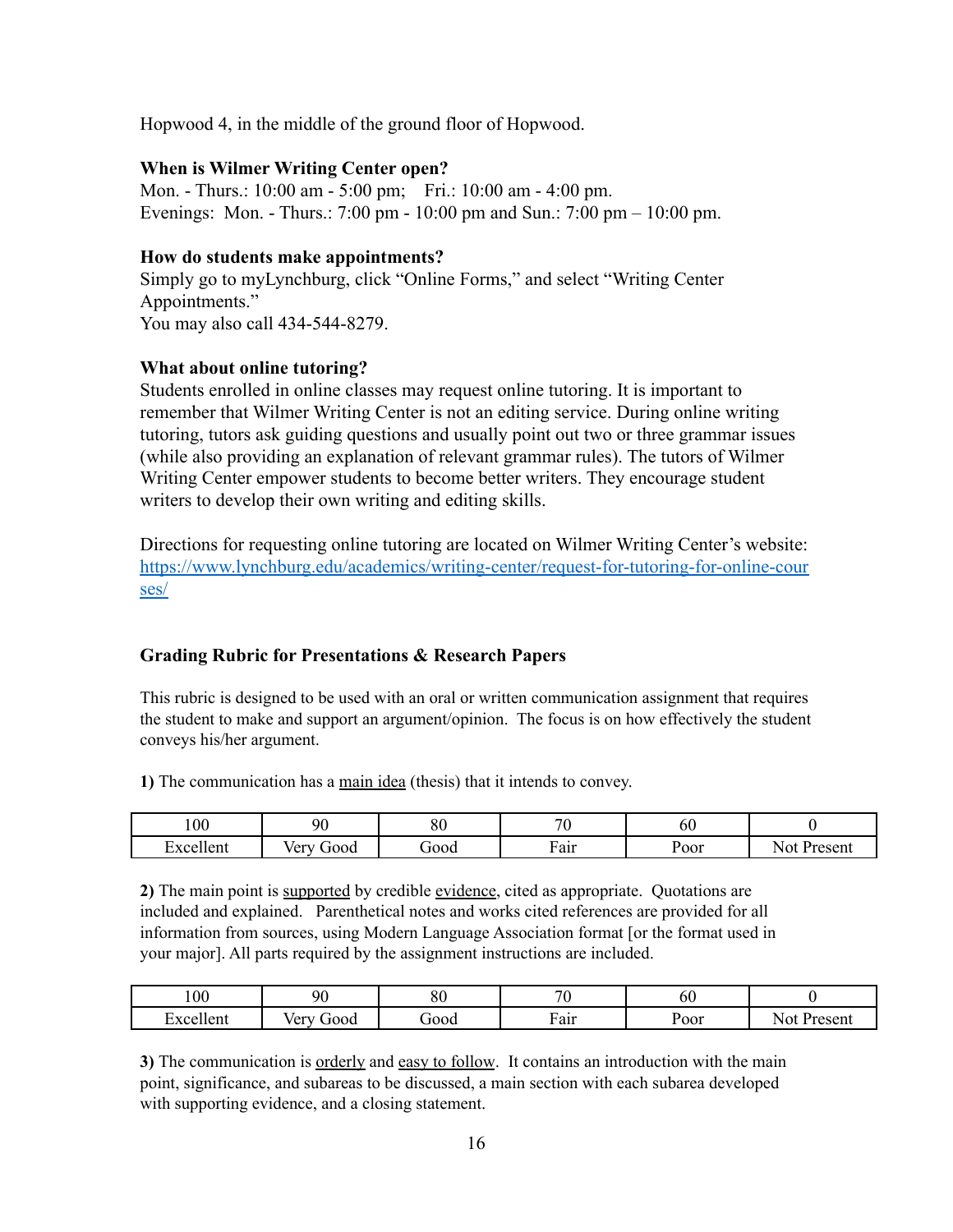| 100                                       | 90                     | 80   | חר<br>л.       | 60   |                         |
|-------------------------------------------|------------------------|------|----------------|------|-------------------------|
| . .<br>llent<br>$\mathbf{v}$ $\mathbf{v}$ | - -<br>/er<br>000t<br> | jood | $\sim$<br>Fair | Poor | 'racan<br>$\sim$<br>эсп |

**4)** The communication is conveyed well without distractions. Correct vocabulary, grammar, and spelling are used in English and in Latin. Latin quotations are translated correctly in papers and in presentations.

| 100            | ۹Λ                           | oσ<br>ÕΙ.   | 70  | υU   |              |
|----------------|------------------------------|-------------|-----|------|--------------|
| \lent<br>'Y CA | 10 <sup>m</sup><br>b00t<br>◡ | <b>rood</b> | air | Poor | Jresen<br>പപ |

**5)** Overall the communication was effective in presenting the argument.

| 100                                                | 90         | $\Omega$<br>οU | $\overline{\phantom{a}}$ | ou   |              |
|----------------------------------------------------|------------|----------------|--------------------------|------|--------------|
| . .<br><b>Tent</b><br>$\mathbf{v} \mathbf{\alpha}$ | ood<br>/er | <b>JOO0</b>    | Fair                     | Poor | resent<br>м. |

**Plagiarism Check:** Papers must be submitted in Turnitin and Moodle for credit. Turnitin allows you to check for places where you may have quoted from sources but need quotation marks, parenthetical citations, and works cited references. There are no exceptions. Save your file on a flash drive. If your computer is not working, use another computer on campus. If you do not know how to use Turnitin, get help ahead of the paper deadline.

- Text copied from sources without parenthetical citations and full references at the end of the paper will result in a paper grade  $= 0$  and plus notification sent to Carole Furter, Associate Dean of Students, for Honor Code infraction and potential Judicial Board hearing.
- Papers not submitted in Turnitin and Moodle will earn the grade of 0.
- Need help with sources? See the Writing Center! Writing Center visits count as tutorials.
- Extensions for Late Papers: Must be requested ahead of the deadline. Failure to meet extended deadline  $= 0$  on the paper.

For the statement on what constitutes plagiarism, please see *The University of Lynchburg [Statement on Plagiarism](http://www.lynchburg.edu/student-life/student-handbook-and-policies/statement-on-plagiarism/)*.

# **8) Glossary of Medical Terms**

This project requires that students compile a unit journal of medical terms that they have observed, heard, or used in this or other courses, internships, and professional settings in the health sciences. The journal provides regular practice in writing, and the observation of medical terms in a present-day context aids memory as well as connection to their Latin origins.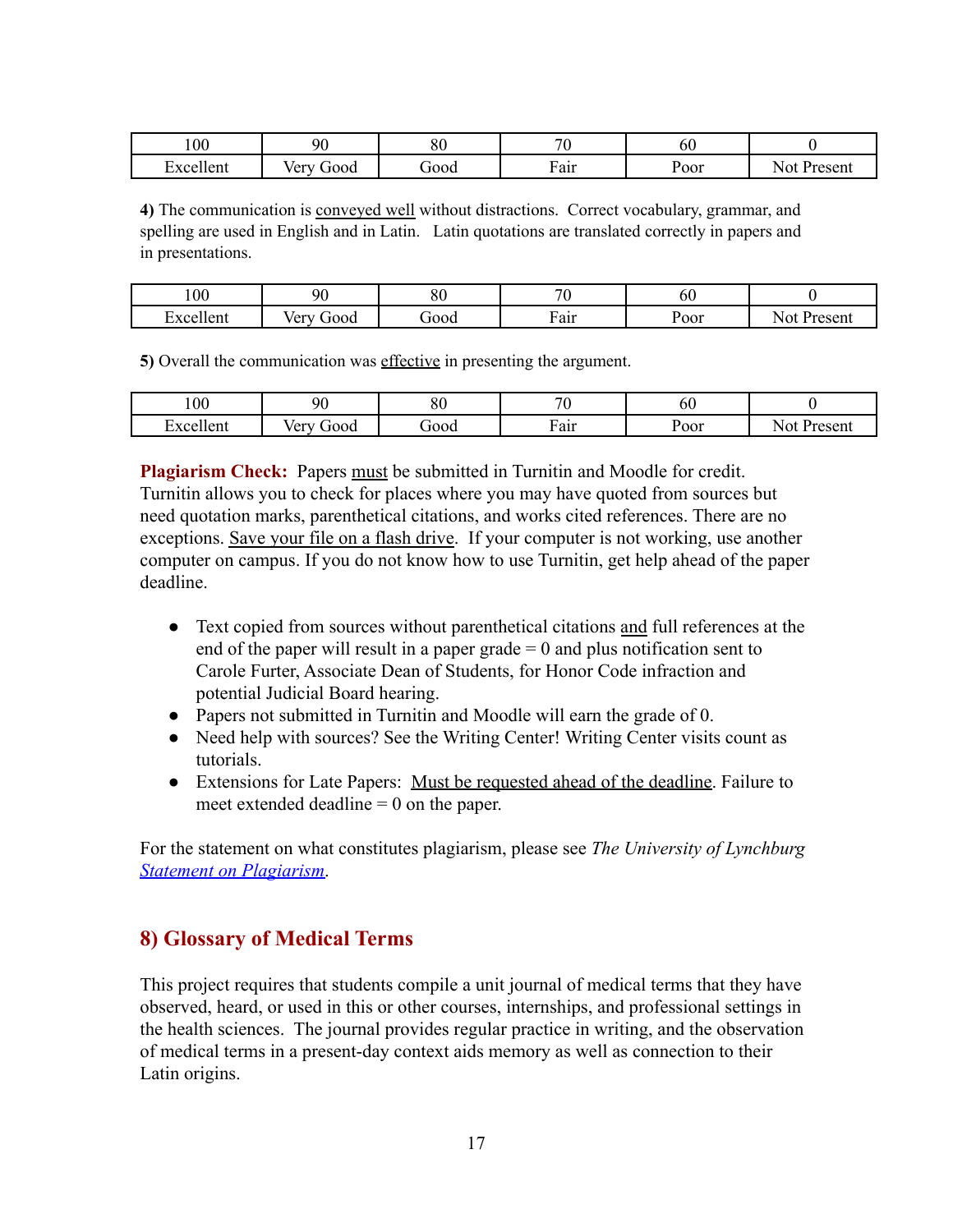Entries must include Latin words, etymology, and meanings, together with a brief statement of how the word was used when they heard or read it. Additionally, many medical terms come from Greek. For these, students should identify any Latin equivalents: was the Greek term imported into Latin, modified, or is there another term used in Latin?

Students will upload their journals at regular intervals for feedback during the semester and for a final grade at the end of the term. From these the class will assemble a shared glossary of terms for reference.

| <b>Grade Scale</b>                                                                                                     | 100 | 90 | 80 | 70 | 60 |
|------------------------------------------------------------------------------------------------------------------------|-----|----|----|----|----|
| <b>Completion:</b> Provides at least 30 Latin<br>medical terms                                                         |     |    |    |    |    |
| <b>Etymology:</b> Provides Greek/Latin origins                                                                         |     |    |    |    |    |
| <b>Definitions:</b> Provides definitions of terms<br>used today, and for Greek words, provides<br>the Latin equivalent |     |    |    |    |    |
| <b>Observations:</b> Explains how each term is<br>used in a real-world, observed context                               |     |    |    |    |    |
| Grade = $Total/4$                                                                                                      |     |    |    |    |    |
| Example: $400/4 = 100\%$                                                                                               |     |    |    |    |    |

## **LATN 205 Intercultural Activities (2.5% each, up to two "dots" below)**

**Note:** some of these activities will require a bit of research. Please see me for starting points and guidance.

- **Attendance at Ellen deLuca Nursing Research Day** (if virtual) and write-up of how at least one presentation relates to medical practice or procedure in the ancient world. Title and author of the presentation is required, along with a reference to a source for the related practice or procedure from ancient Greece or Rome. From your observation, also provide a reference to a primary text in Latin that provides evidence of this practice or procedure. Length: 1 page. References should be in MLA format.
- **Virtual Lectures on Classical/Medical Themes**: Attend the lecture, and in a short (1-page) essay, explain what was in the lecture, make a connection to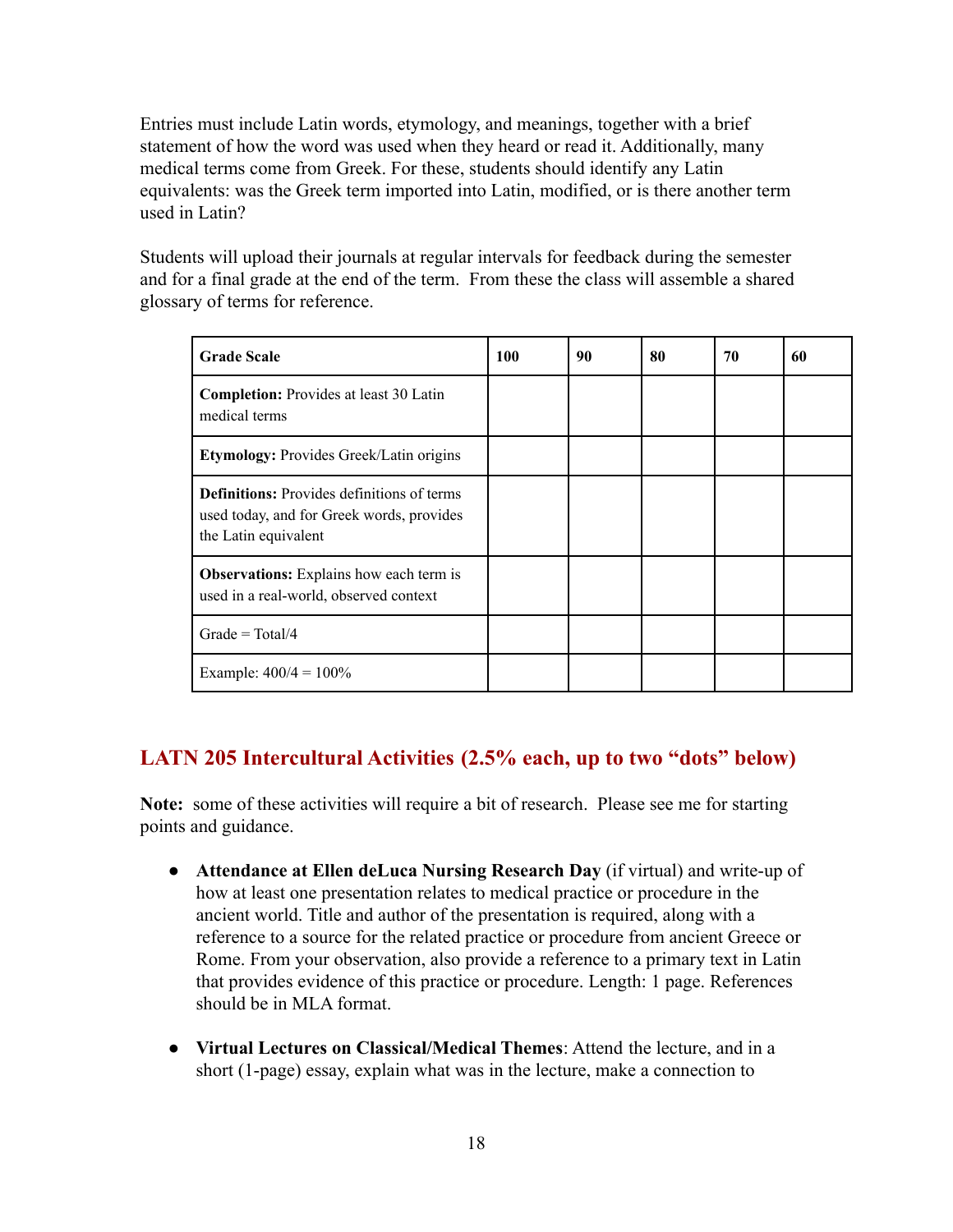Roman history or culture, or medicine, and share your observations with the class. Provide a reference with the speaker, title, and date of the lecture.

- **"Then and Now No Extra Time" Activities:** If you are working or volunteering in the health sciences, choose something that you already do outside of class and write a paragraph describing the activity: when you went, what happened/happens. Then, research a parallel to the activity from the ancient world (any region of the Roman Empire), describe it, and provide a reference in MLA format to the source for the information. Length: 1 page. And by the way, if an activity interests you, develop the idea in more detail for your essay on Roman Culture.
- **Online Lectures on Classics.** Write a paragraph in English about your experience: what you learned about Greek or Roman culture. Share this in the next class day after the event. Provide a reference with the speaker, title, location, and date of the lecture.
- **Virtual Tours:** Take a virtual tour of a city from the Roman Empire with artifacts relating to medicine and share the link and write a short account of your visit: what did you see, what did you learn? Use Google Earth to tour Roman Italy now as well!
- **Local Performances and Games**: Attend an online musical performance, sports event, or play, and relate it in some way to the art of medicine from the ancient world. Paths to consider: how was theatre incorporated into centers of healing such as Epidaurus and Cos in Greece? How were doctors used in gladiatorial schools and at games?
- **Art Gallery or Virtual Museum**: At the Daura Gallery or another museum, see if you can find artifacts or images that relate to medicine in some way, including the use of medical imaging ([Example\)](https://www.vmfa.museum/piction/6027262-75484443/). Take a photo and record the location, artist (if known), name and date of the object or image. Provide a reference to the museum, date, medium, and subject matter, with an explanation of the connection to medical practices in the ancient world.
- **Films:** Watch a film about the ancient world that includes one or more scenes of disease, injury, treatment or healing. Write an explanation of a scene, plus background on the medical practice, with reference to the film in MLA format, plus a source that explains the connection to the ancient world.
- *Histriōnēs* **(Actors)!** Find a poem or scene from a play in Latin that relates to some aspect of health or healing (or lack thereof) and read 10 to 15 lines (ending at a complete sentence) for presentation on the last day of class. Create a video/recording of you reading the original Latin lines with translation projected and credit to the translator provided. This should be different from text in your paper.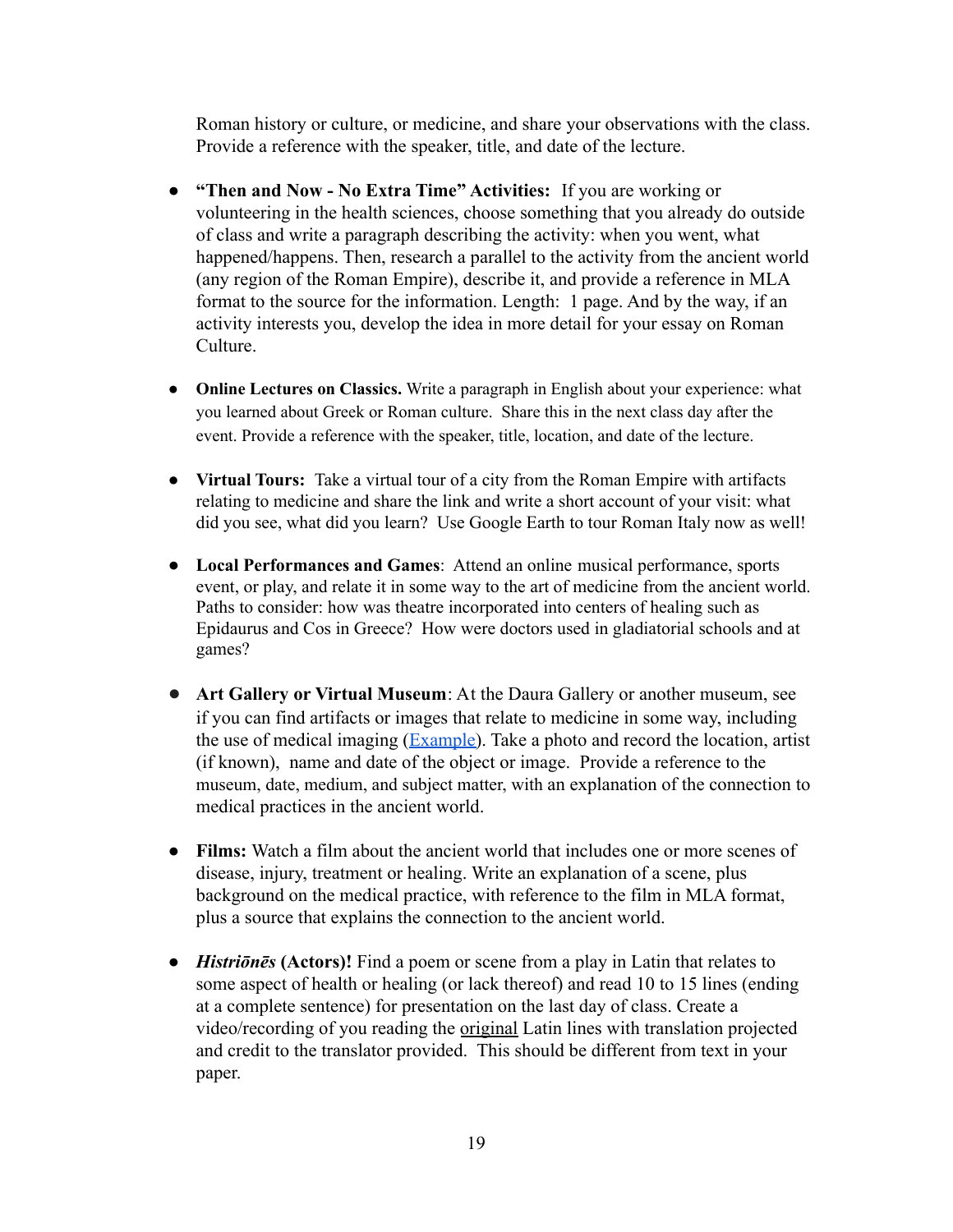● *Compositiōnēs* **(medical compounds):** Identify and explain a medical compound used by the Romans for treatment, with a "then and now" component, using information from a presentation in the health sciences on campus. Does the compound have similarities to a medicine or product used today? Are any ingredients from the ancient recipe still used? Share with Dr. Tiner the recipe in Latin, translation, and your explanation. Please provide a reference to the Latin text and English translations.

## COMPUTER/PRINTER PROBLEMS

Help is available in Lower Carnegie 2, Information Technology and Resources (Ext. 8350). Resolving technology problems is your responsibility and does not constitute a reason for submitting late assignments. Note: The instructor will not print out your assignments. There are plenty of computers on campus. If your computer is not working properly, be sure to use one in another area.

### ABSENCE POLICY

Because mastery of a language requires intensive daily practice, it is important that you attend class regularly so that you can participate, assimilate new material, and get feedback on the required reading and homework.

Statement from Health Services:

*University of Lynchburg Health Services does not provide medical excuses for class absences or tardiness. However, as a courtesy during the last two weeks of the fall and spring semesters, Health Services will, with the student's written permission, notify instructors via email of the dates that the student was seen by a health professional at the Health Center.*

Unexcused Absences will cause you to miss important material and in-class practice. If you are unable to attend class due to illness or emergency, you are required to

- Notify me in person or by phone or email before the class period.
- Provide documentation of medical or other emergency.
- Submit homework no later than the date of your return to class, class meeting time.

#### **Absence Policies & Classwork**

Excused Absences**:**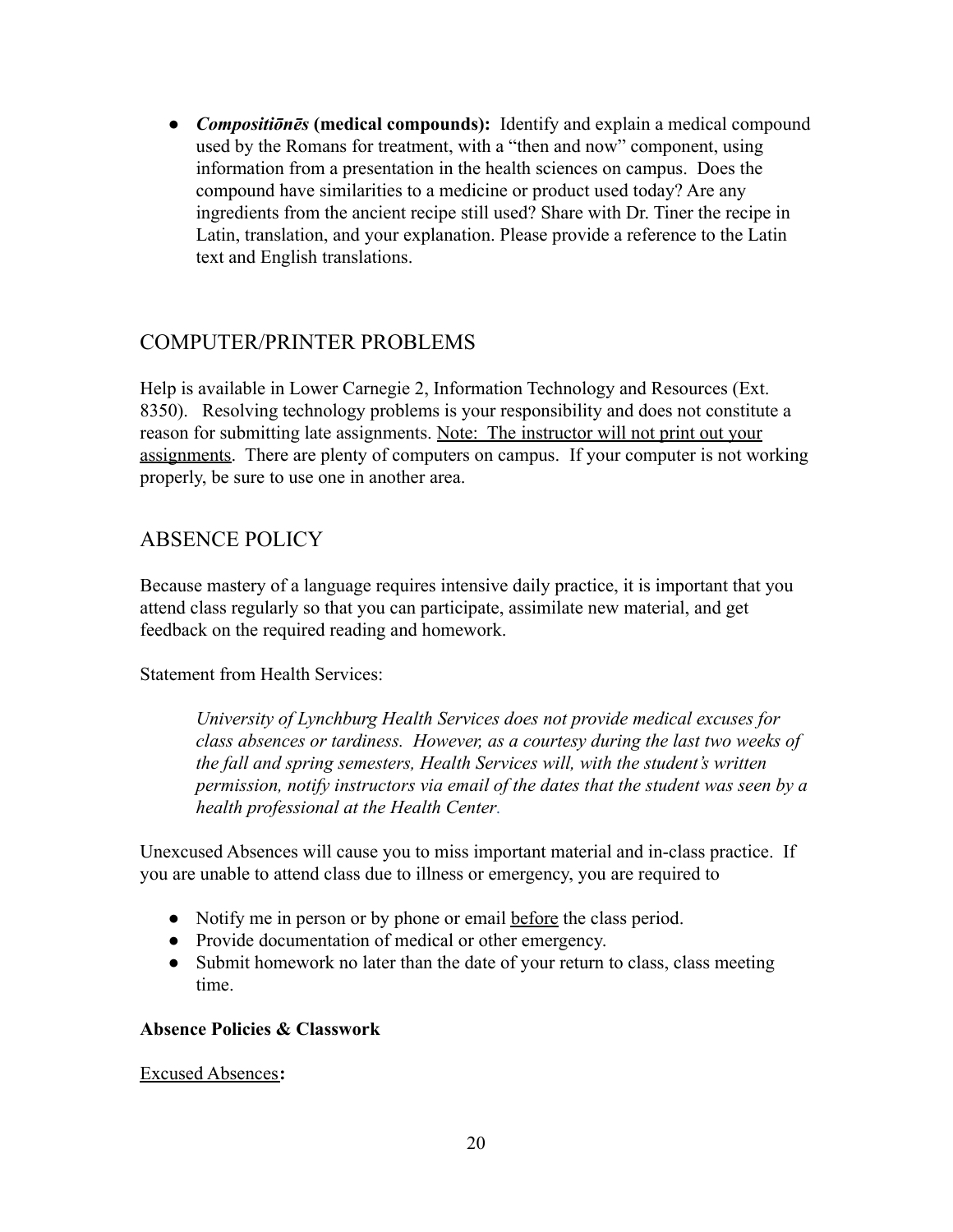- **Presentations:** Presentation group members will be required to give their parts of the group presentation when they return to class.
- **HW:** Submit your HW on Moodle and make an appointment for corrections when you return to class.
- **Tests and Quizzes:** See the instructor to arrange a make-up date.
- **Class Participation:** Points are only awarded for in-class participation; i.e., you need to be there on the day of the translation, exercise, or review to earn them.

### Unexcused Absences**:**

● The penalties for **unexcused** absences are as follows: 0 on Exams, Tests, Quizzes, and Presentations given that day; no make-up. Late  $HW = 50$  points maximum.

# RESPECT FOR OTHERS

This class includes many open discussions, both in class and online, where you can express your own ideas. However, you are expected to respect your fellow students and the instructor in discussions: when someone else is talking, wait until he or she is finished. You are expected to

- Log in on time
- Remain attentive throughout the period
- $\bullet$  Turn your camera on, if possible
- Avoid interrupting others who are speaking; raise your hand or use the chat to indicate that you have a question or a response
- Students should expect all aspects of the teaching environment to be supportive of their learning and that everyone will conduct himself or herself with appropriate professionalism.

# **Commitment to Diversity, Equity, Inclusion, & Respect for Others**

The University of Lynchburg is committed to ensuring that diversity, equity, and inclusion are apparent through a campus community climate where all students, faculty, and staff feel welcomed and are treated equitably and with respect. All campus community members are expected to conduct themselves in ways that exemplify respect for people of all groups and identities adhering to personal values without unduly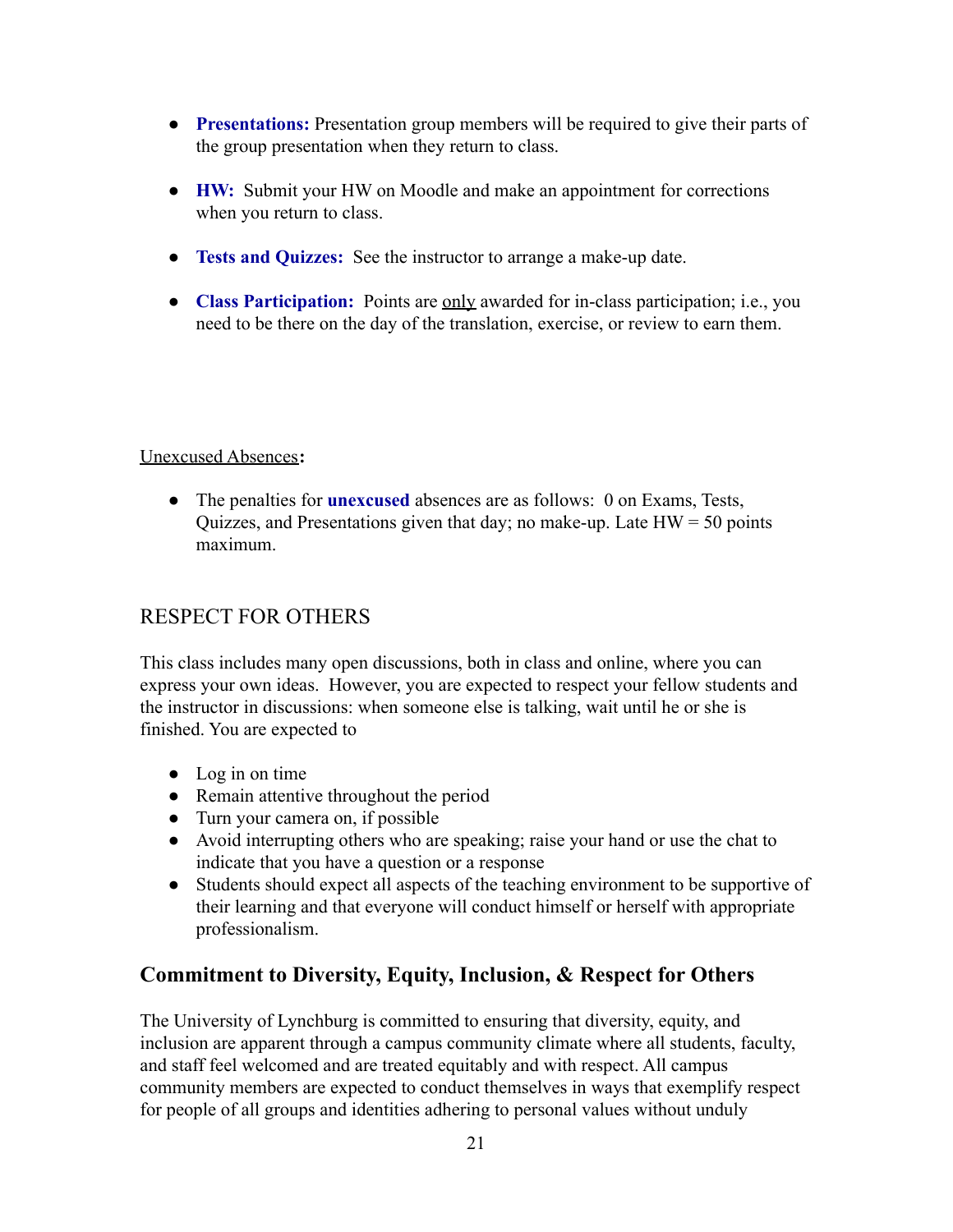imposing them on others. Furthermore, campus community members should take responsibility to serve as leaders in promoting compassion for others and in challenging prejudices, biases, and discrimination against all individuals and groups whether due to national origin, gender identity, gender expression, age, marital status, religion, race, socioeconomic status, parental status, political beliefs, diversity of thought, sexual orientation identity, physical/mental ability, genetic information or any other self-identifiers. We must treat everyone with respect and at no time should they harass, assault, or violate the privacy of other persons. Victims of human rights-related incidents or witnesses to them are encouraged to report such incidents. Reports are secure, confidential, and only certain designated University officials have access to the information reported.

To report a bias incident [click here](https://www.lynchburg.edu/about/office-of-equity-and-inclusion/bias-education-response-team-bert/), or call the Campus Conduct Hotline toll-free at 866.943.5787, or contact Dr. Robert L. Canida, II, Vice President for Inclusive Excellence at [canida\\_rl@lynchburg.edu.](mailto:canida_rl@lynchburg.edu) Revised 1/6/2022

#### Mandatory Reporting and Faculty Responsibility:

University of Lynchburg faculty members are committed to supporting students and upholding the University's non-discrimination policy. Under Title IX, discrimination based upon sex and gender is prohibited. If you experience an incident of sex- or gender-based discrimination, we encourage you to report it. While you may talk to a faculty member, understand that as a "Responsible Employee" of the University, the faculty member MUST report to the college's Title IX Coordinator what you share. If you would like to speak with someone who may be able to afford you privacy or confidentiality, there are people who can meet with you. Faculty can help dir[ec](http://www.lynchburg.edu/im-policy)t you or you may refer to the University's Interpersonal Misconduct policy available at [www.lynchburg.edu/im-policy](http://www.lynchburg.edu/im-policy) or reach out to the Title IX Coordinator directly at [titleix@lynchburg.edu.](mailto:titleix@lynchburg.edu)

## CENTER FOR ACCESSIBILITY AND DISABILITY RESOURCES

University of Lynchburg is committed to providing all students equal access to learning opportunities. The Center for Accessibility and Disability Services (CADR) works with eligible students with disabilities (medical, physical, mental health and cognitive) to make arrangements for appropriate, reasonable accommodations. Students registered with CADR who receive approved accommodations are *required to provide letters of accommodation each semester to each professor if they wish to use their accommodations. A meeting to discuss accommodations the student wishes to implement in individual courses is strongly suggested. Accommodations are not retroactive and begin when the accommodation letter is provided to faculty.* For information about requesting accommodations, please visit <https://www.lynchburg.edu/academics/disability-services/> (rev 7/1/19)

#### **Contact Information**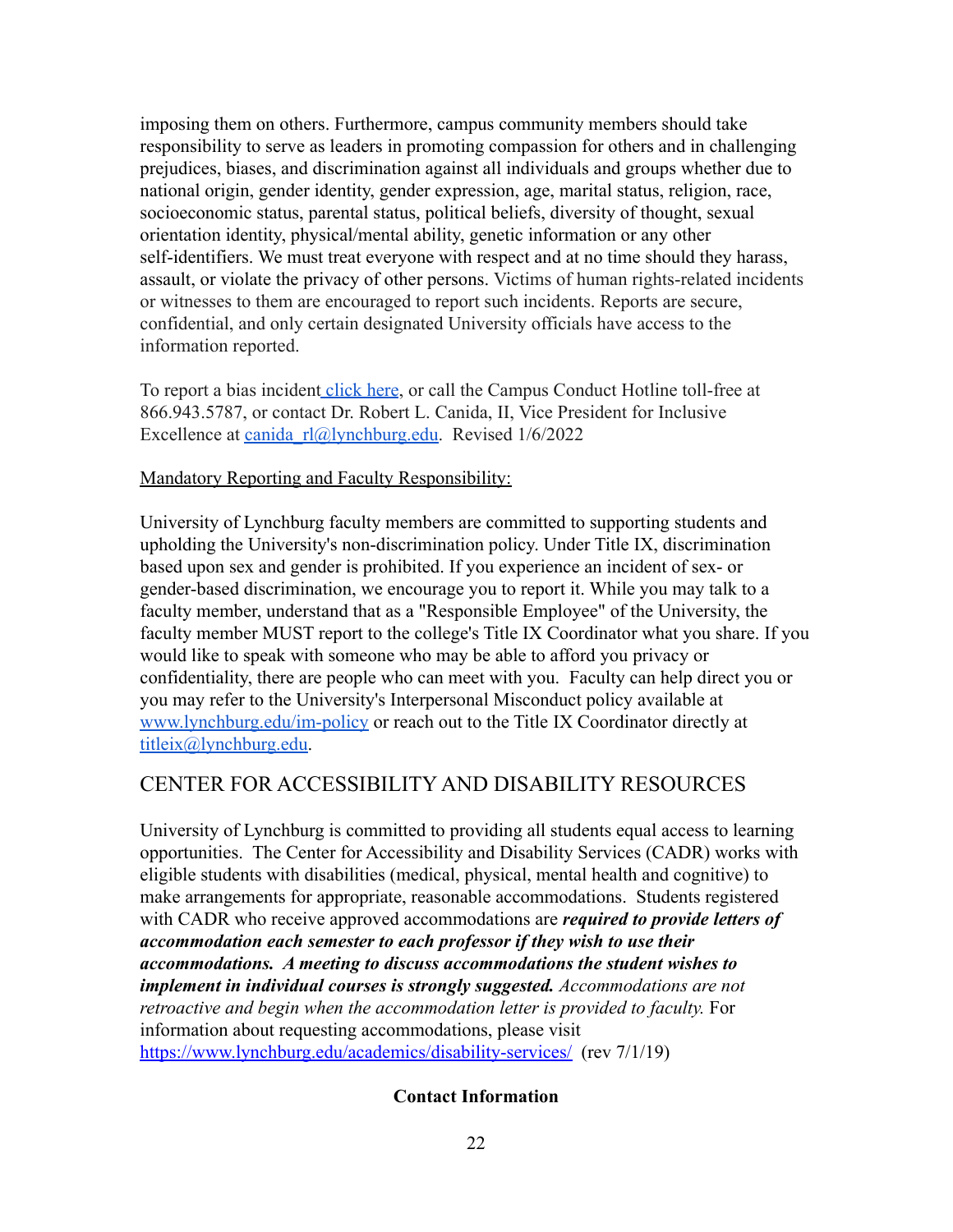| Julia Timmons, Director of the          | Meg Dillon, Specialist                  |
|-----------------------------------------|-----------------------------------------|
| Center for Accessibility and Disability | Center for Accessibility and Disability |
| Resources                               | Resources                               |
| 1501 Lakeside Drive                     | 1501 Lakeside Drive                     |
| Lynchburg, VA 24501                     | Lynchburg, VA 24501                     |
| Email: timmons.j@lynchburg.edu          | Email: dillon ma@lynchburg.edu          |
| Phone: 434-544-8339                     | Phone: 434-544-8709                     |
| Fax: 434-544-8808                       | Fax: 434-544-8650                       |
|                                         |                                         |

#### Medical Condition: Allergy

Please note that I suffer from allergic asthma caused by perfumed products. Please try to avoid using highly perfumed products when you come to class or my office. Many Thanks!

### **COURSE SCHEDULE**

Note that this schedule is subject to change to meet the needs of the class. If you miss a class, check Moodle, but also contact the instructor regarding material covered. For information about classes cancelled due to inclement weather, call 544-SNOW. Work due on a cancelled class date is to be submitted at the following class meeting.

**What to bring**: The course textbooks and homework. At the start of a week, read carefully the weekly chapters, memorize the vocabulary, do the translation, study the grammar sections, and prepare questions for any material that is confusing. For homework, be prepared to do about two hours per evening on it; if you find that you are having trouble, contact me with questions or requests for extensions (office phone: 544-8270; cell phone: 434-851-2853).

**About Translations**: While translations for classical texts are available and "Google Translate" includes Latin, you are expected to write your own translations of the assigned readings. You will need to be able to translate them on the tests and the final examination without vocabulary aids. Therefore, it is strongly recommended that you practice reading the Latin without looking at a translation and that you understand how the grammar works. Do not simply memorize the English; your goal is to read Latin at sight. Also, in the passages for translation you will be asked to identify constructions covered in the grammar lessons.

Therefore, for maximum success in Latin, you should set a weekly pattern:

1) READ carefully the assigned chapters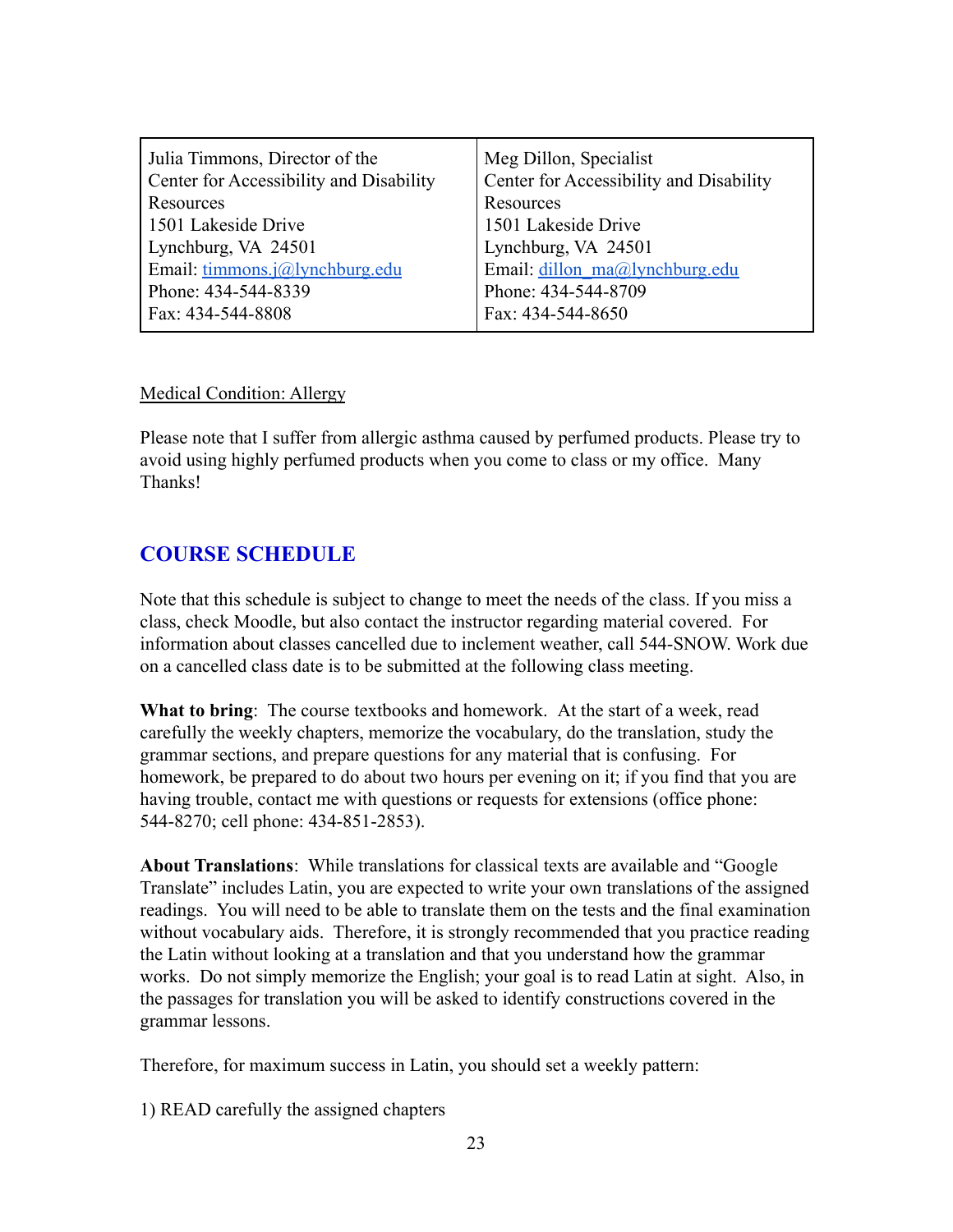- 2) MEMORIZE vocabulary and charts in the chapters.
- 3) STUDY weekly notes posted in Moodle.
- 4) BRING completed and homework in hard copy to class on the due date
- 5) PRACTICE translating and composing material covered in reading passages.
- 6) LEARN culture material at unit ends and in presentations.
- 7) ASK questions before the deadline if you are confused.
- 8) ATTEND weekly tutorials.
- 9) ATTEND class regularly.
- 10) PARTICIPATE in class activities.

Estimate about 6 hours per week of outside preparation for Latin, two per class meeting. If you are having difficulty, you are expected to contact the instructor with questions, including requests for appointments, before the due date for an assignment. Brief annotated selections from primary authors listed below are to be assigned and linked to Moodle from the [Readings for LATN 205.](https://docs.google.com/document/d/13roOZ1v9uD5Jnku7h1LCzo8dWZuv8dgGxaBAO5LjEb4/edit?usp=sharing) Authors' names are linked to their biographies. Unless otherwise specified, biographies are from Britannica.com. See also terminology lists above, to be added to the weekly units.

# **Week I**

### **Introduction to Course & Review**

- Introduction to medicine in the ancient world
- Wheelock Chs. XXIII (Participles) and XXIV (Ablative Absolute, Passive Periphrastic and Dative of Agent)

# **Weeks II-III**

### **Unit I.** *Medicīna* **(Medicine)**

- Wheelock, Chs. XXVIII (Subjunctive Mood; Present Tense), Volitive (Jussive) and Optative Subjunctives
- [Aulus Cornelius Celsus](https://www.britannica.com/biography/Aulus-Cornelius-Celsus) (c. 25 BCE c. 50 CE), *De Medicina* (*[On Medicine\)](http://www.perseus.tufts.edu/hopper/text?doc=Perseus%3Atext%3A1999.02.0141%3Abook%3D1%3Achapter%3D1)*, Book I.1, on a healthy lifestyle.
- [Galen of Pergamum](https://plato.stanford.edu/entries/galen/) (2nd c. CE) *Quod optimus medicus [sit quoque philosophus](http://www.biusante.parisdescartes.fr/histoire/medica/resultats/?cote=45674x01&p=318&do=page)* (*That the best physician should also be a philosopher*). Biography from the Stanford Encyclopedia of Philosophy; Latin text from Vol. 1, pp. 53-63 of *Galeni Opera Omnia* edited by Karl Kühn at [Medic@ - Bibliothèque](http://www.biusante.parisdescartes.fr/histoire/medica/index.php) numérique Medic@ Paris, BIU Santé.

[Gaius Plinius Secundus](https://www.britannica.com/biography/Pliny-the-Elder) (Pliny the Elder, 23-79 CE) *[Historia Naturalis \(Natural](http://penelope.uchicago.edu/Thayer/e/roman/texts/pliny_the_elder/home.html) [History\)](http://penelope.uchicago.edu/Thayer/e/roman/texts/pliny_the_elder/home.html)*. Latin text at LacusCurtius.com. *Historia Naturalis* 2.4.10, on the elements.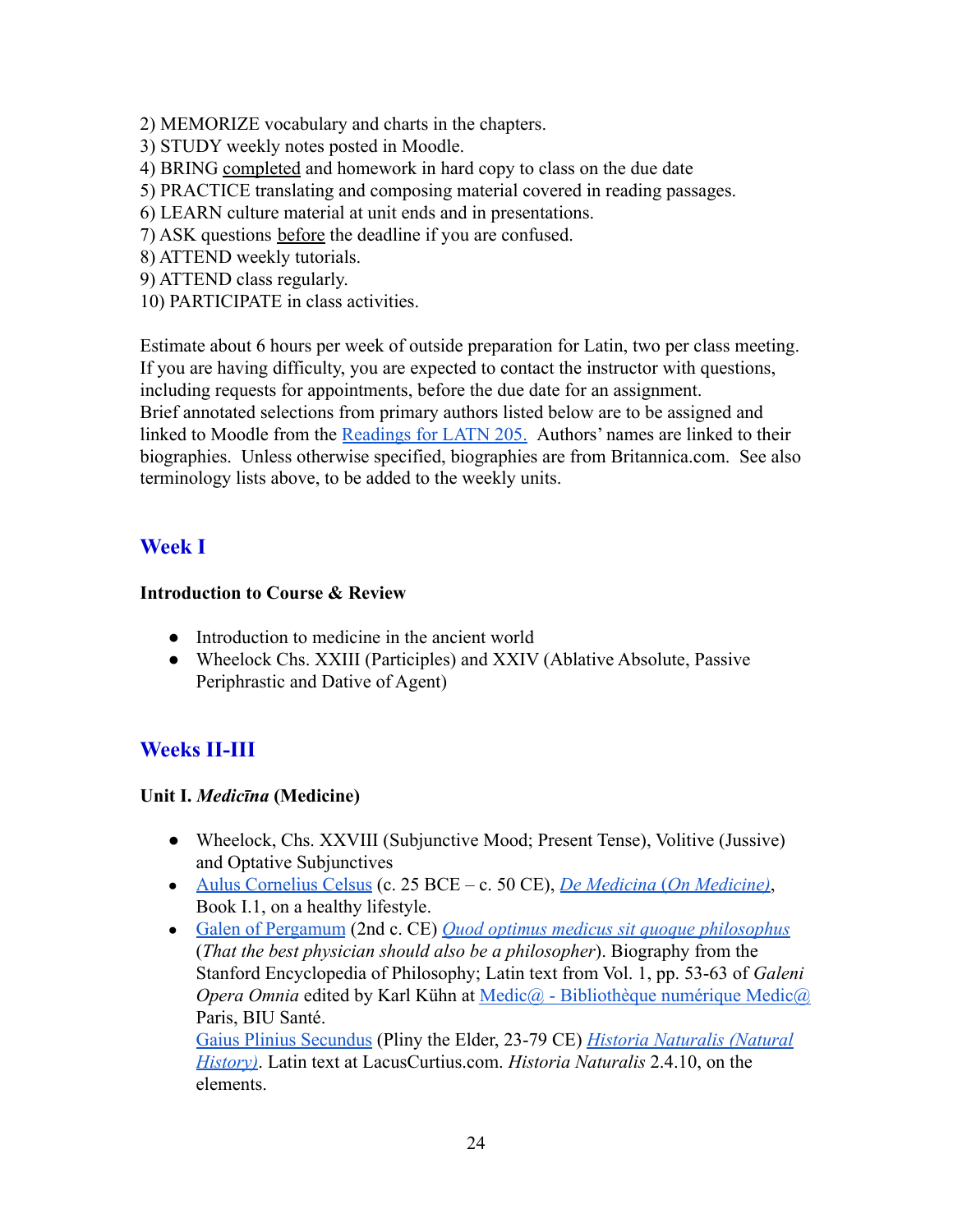[Isidore of Seville](https://www.britannica.com/biography/Saint-Isidore-of-Sevilla) (c. 560-4 Apr. 636 CE), *[Etymologiae \(Etymologies\)](http://penelope.uchicago.edu/Thayer/e/roman/texts/isidore/home.html)*, Book IV.5, "De quattuor humoribus corporis (On the four humors of the body)." English translation with biography and introduction: Barney, Stephen A., et al. *[The Etymologies of Isidore of Seville](https://sfponline.org/Uploads/2002/st%20isidore%20in%20english.pdf)*, Cambridge UP, 2006, pp. 109-115. Read the entire section on medicine and note the origins of medicine, branches, humors (the Greek and Roman concept of the elements), and distinctions between acute and chronic diseases.

- **Questions about Translations and Grammar** for Unit I
- **In-class Quiz, Unit I:** Includes 1) Definition and Identification of Deponent Verbs, Correlative Conjunctions, Impersonal Verbs; 2) Formation of the Present Subjunctive, all conjugations; 3) Selections from passages for translation.

## **Week IV**

- *● Retractātio* (Review)
- Medical Terms Journal
- *● Probātio I*

# **Weeks V-VI 2/17-2/28**

### **Unit II.** *Anatomia et Physiologia Hūmānī Corporis (***Human Anatomy and Physiology)**

- Wheelock, Ch. XXIX (Subjunctive Mood; Imperfect Tense), *Sum* and *Possum* in Present and Imperfect Tenses). Subjunctive and sequence of tenses in Purpose Clauses.
- Terminology: Musculoskeletal System
- [Andreas Vesalius](https://www.britannica.com/biography/Andreas-Vesalius) (31 Dec. 1514-15 Oct. 1564), *De Humani Corporis Fabrica Libri Septem (On the Fabric of the Human Body)*. For biographical information and background on the text, with sample chapters, see [Transforming Vesalius,](http://www.vesaliusfabrica.com/) Basel: S. Karger AG, 2016. Online digitized Latin text, Andreas Vesalius. [De](https://www.e-rara.ch/bau_1/content/titleinfo/6299027) [Humani corporis fabrica Libri septem](https://www.e-rara.ch/bau_1/content/titleinfo/6299027), Universitätsbibliothek Basel, 1543. Table of Contents is [here](https://www.e-rara.ch/bau_1/content/structure/6299027).
- [William Harvey](https://www.britannica.com/biography/William-Harvey) (1 Apr. 1578-3 Jun 1657), *De motu cordis (On the Movement of the Heart)*. Biographical background: See also "Book [of the Month: De motu](http://special.lib.gla.ac.uk/exhibns/month/june2007.html) [cordis](http://special.lib.gla.ac.uk/exhibns/month/june2007.html)," June 2007, at the Glasgow University Library, Special Collections Department website, for background on Harvey, illustrated explanation of the significance of the text, and bibliography. Online edition of Latin text: *[Exercitatio](https://www.biodiversitylibrary.org/item/28796#page/11/mode/1up) [anatomica de motu cordis et sanguinis in animalibus](https://www.biodiversitylibrary.org/item/28796#page/11/mode/1up)*, 1628, 2 parts, edited and translated by Chauncey D. Leake, Springfield and Baltimore, Charles C. Thomas,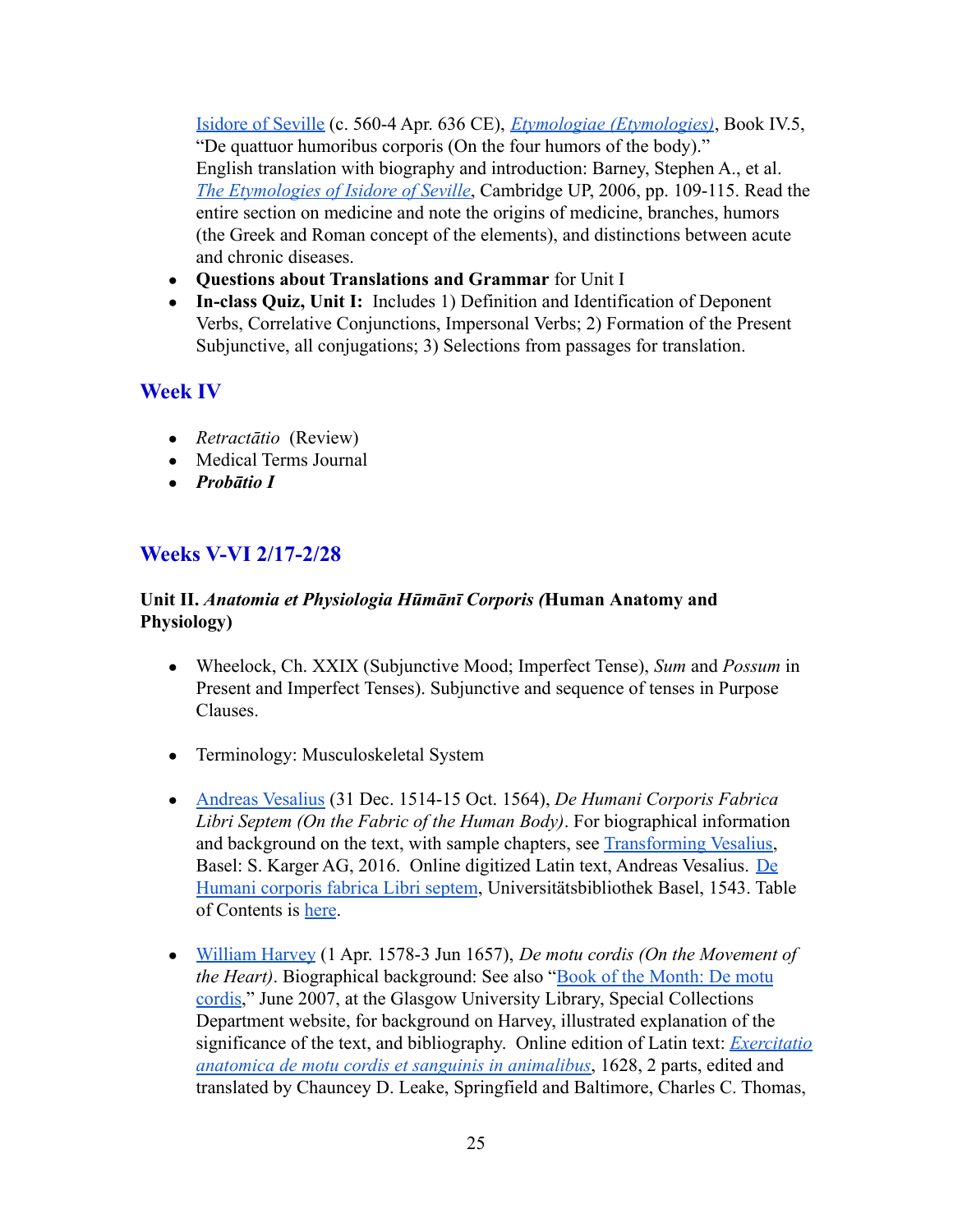41928, Biodiversity Heritage Library.

# **Week VII**

*Compositiōnēs dē Historiā Medicīnae* **(Research Papers on the History of Medicine)**: Make appointments to discuss topics this week.

- *● Ōrātiōnēs* **(Presentations)** Groups I, II
- *● Retractātio* (Review); **Medical Terms Journal**
- *● Probātio II (Midterm Exam)*

# **Weeks VIII-IX**

- **●** *Feriae Vernālēs* **(Spring Break)**
- Prepare drafts of Research Paper: branch of ancient/modern medicine, questions that you plan to research, possible thesis, primary authors, texts, and present-day parallels.

# **Weeks X-XI**

#### **Unit III.** *Physiologia Exercitiī* **(Exercise Physiology)**

# *Compositiōnēs dē Historiā Medicīnae* **(Research Papers on the History of Medicine)**:

Start making appointments to review **drafts.**

- Wheelock, Chs. XXVI-XXVII (Comparison of Adjectives);Ch. XXXIX (Gerund and Gerundive); See also Latin Library [Gerunds and](http://www.thelatinlibrary.com/101/GerundGerundive.pdf) Gerundives.
- [Aulus Cornelius Celsus](https://www.britannica.com/biography/Aulus-Cornelius-Celsus) (c. 25 BCE c. 50 CE), *De Medicina* (*[On Medicine\)](http://www.perseus.tufts.edu/hopper/text?doc=Perseus%3Atext%3A1999.02.0141%3Abook%3D1%3Achapter%3D2)*, Book 1.2, section on exercise, beginning "Commodo vero exercent."
- [Vegetius](https://www.britannica.com/biography/Vegetius) (Publius Flavius Vegetius Renatus) (4th c. CE), *[Epitoma rei militaris](https://archive.org/details/epitomareimilit00renagoog) [\(On Military Training\)](https://archive.org/details/epitomareimilit00renagoog)*; sections on exercises are in Book I.9-18.

## **Week XII 4/6-4/10**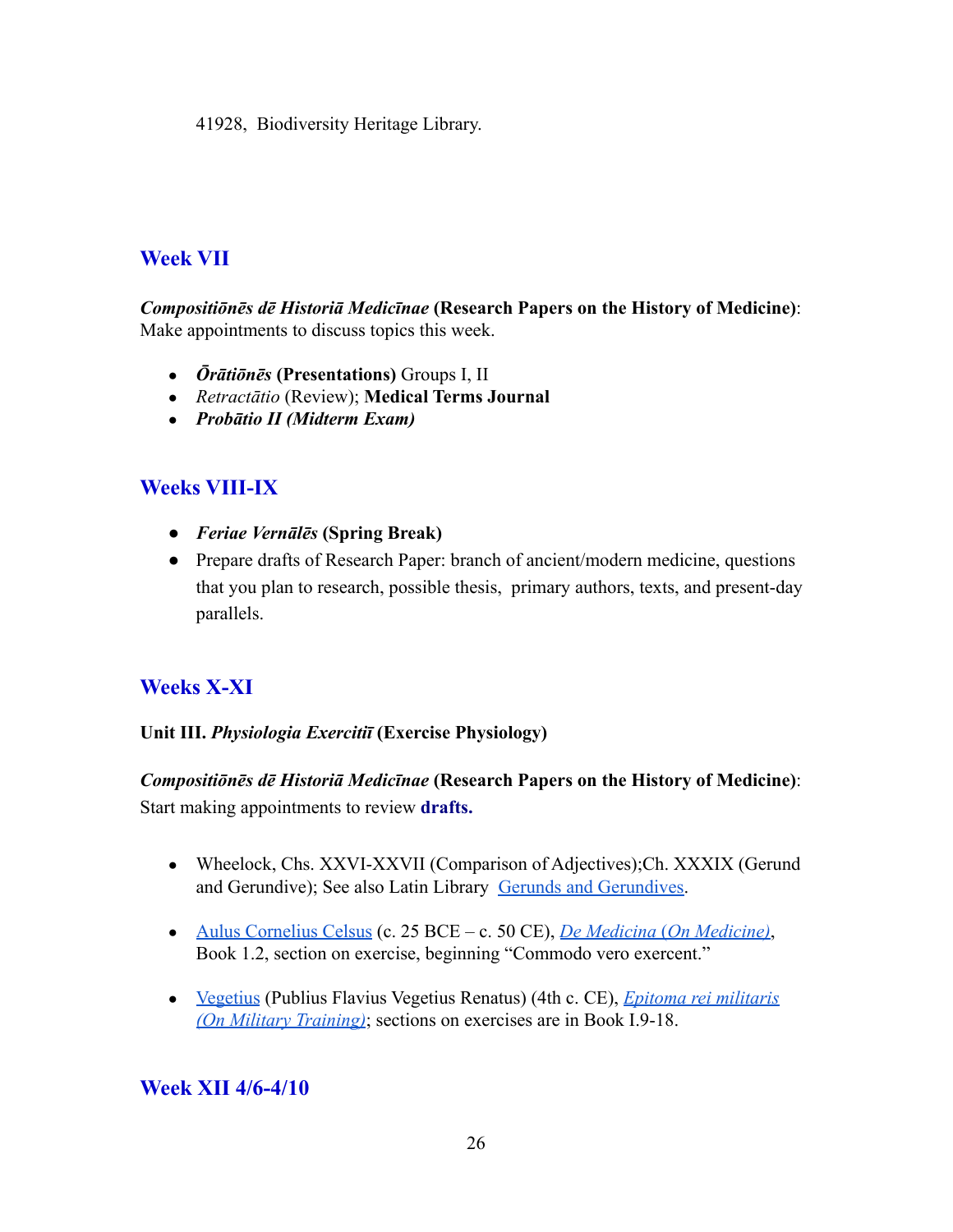### **Unit IV.** *Nutrimentum et Parturitio* **(Nursing and Childbirth)**

- Wheelock, Ch. XXXII (Comparison of Adverbs; Irregular Verbs *volō, nolō, malō*, Proviso Clauses)
- Celsus, *De medicina*, 7.29.
- **Galen,** *De naturalibus facultatibus* (On the Natural Faculties) 3.3. Latin text from *Claudii Galeni Pergameni De naturalibus facultatibus libri tres*. Trans. Thomas Linacre. Commentaries by Jacques Dubois. Paris: Christian Wechel, 1537. University of Virginia Health Sciences Library. [http://search.lib.virginia.edu/catalog/uva-lib:1002885#?c=0&m=0&s=0&cv=9&x](http://search.lib.virginia.edu/catalog/uva-lib:1002885#?c=0&m=0&s=0&cv=9&xywh=370%2C1871%2C1947%2C2405) [ywh=370%2C1871%2C1947%2C2405](http://search.lib.virginia.edu/catalog/uva-lib:1002885#?c=0&m=0&s=0&cv=9&xywh=370%2C1871%2C1947%2C2405)
- Galen, *On the Natural Faculties*, translated by Arthur John Brock. <http://classics.mit.edu/Galen/natfac.3.three.html>

# **Week XIII 4/13-4/17**

- *Ōrātiōnēs* **(Presentations**)
- **Medical Terms Journa**l
- *Retractatio* **(Review)**
- *Probātio II* **(Units III and IV)**

# **Weeks XIV-XV 4/20-5/1; 5/4**

### **Unit V.** *Compositiōnēs* **(Pharmacology [Compounds, Medications])**

- Wheelock Chs. XXX (Perfect & Pluperfect Subjunctives); XXXI (Cum Clauses + Subjunctives)
- [Scribonius Largus](http://www.rhm.uni-koeln.de/135/Baldwin.pdf) (1st c. CE) *[Compositiones](http://latin.packhum.org/loc/1011/1/0#2) (Medical Recipes)*. Biography: Baldwin, Barry. "The Career and Work of Scribonius Largus." *Rheinisches Museum für Philologie*, Vol. 135, no. 1 (1992), pp. 74-82. Latin text at Packard Humanities Institute (latin@packhum.org).
- [Gaius Plinius Secundus](https://www.britannica.com/biography/Pliny-the-Elder) (Pliny the Elder, 23-79 CE) *[Historia Naturalis \(Natural](http://penelope.uchicago.edu/Thayer/e/roman/texts/pliny_the_elder/home.html) History*). Latin text at LacusCurtius.com. On plants that were used in medicinal compounds, see Books 23-32.
- **Final Research Papers**
- **Online Quiz on Unit V**
- **Medical Glossary Final Project**